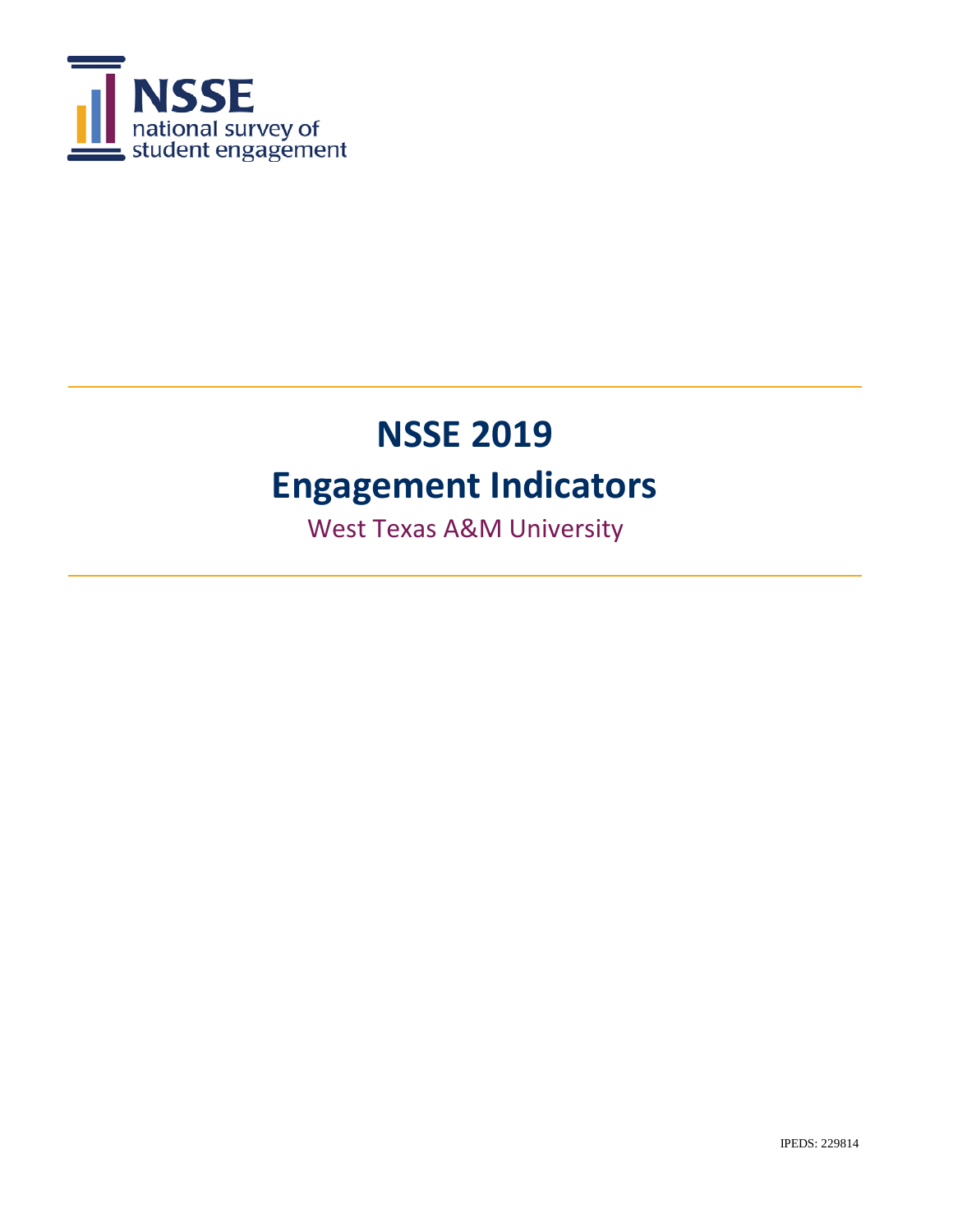

**Report Sections** 

## **About Your** *Engagement Indicators* **Report**

Engagement Indicators (EIs) provide a useful summary of the detailed information contained in your students' NSSE responses. By combining responses to related NSSE questions, each EI offers valuable information about a distinct aspect of student engagement. Ten indicators, based on three to eight survey questions each (a total of 47 survey questions), are organized into four broad themes as shown at right.

| <b>Theme</b>                    | Engagement Indicator                                            |
|---------------------------------|-----------------------------------------------------------------|
|                                 | <b>Higher-Order Learning</b>                                    |
| Academic Challenge              | Reflective & Integrative Learning<br><b>Learning Strategies</b> |
|                                 |                                                                 |
|                                 | <b>Quantitative Reasoning</b>                                   |
| <b>Learning with Peers</b>      | <b>Collaborative Learning</b>                                   |
|                                 | Discussions with Diverse Others                                 |
|                                 |                                                                 |
| <b>Experiences with Faculty</b> | <b>Student-Faculty Interaction</b>                              |
|                                 | <b>Effective Teaching Practices</b>                             |
|                                 | <b>Quality of Interactions</b>                                  |
| <b>Campus Environment</b>       |                                                                 |
|                                 | <b>Supportive Environment</b>                                   |

| Overview (p. 3)                                           | Displays how average EI scores for your students compare with those of students at your comparison<br>group institutions.                                                                              |
|-----------------------------------------------------------|--------------------------------------------------------------------------------------------------------------------------------------------------------------------------------------------------------|
| Theme Reports (pp. 4-13)                                  | Detailed views of EI scores within the four themes for your students and those at comparison group<br>institutions. Three views offer varied insights into your EI scores:                             |
|                                                           | <b>Mean Comparisons</b><br>Straightforward comparisons of average scores between your students and those at comparison<br>group institutions, with tests of significance and effect sizes (see below). |
|                                                           | <b>Score Distributions</b><br>Box-and-whisker charts show the variation in scores <i>within</i> your institution and comparison groups                                                                 |
|                                                           | Performance on Indicator Items<br>Responses to each item in a given EI are summarized for your institution and comparison groups.                                                                      |
| Comparisons with High-<br>Performing Institutions (p. 15) | Comparisons of your students' average scores on each EI with those of students at institutions whose<br>average scores were in the top 50% and top 10% of 2018 and 2019 participating institutions.    |
| Detailed Statistics (pp. 16-19)                           | Detailed information about EI score means, distributions, and tests of statistical significance.                                                                                                       |

#### **Interpreting Comparisons**

Mean comparisons report both statistical significance and effect size. Effect size indicates the practical importance of an observed difference. For EI comparisons, NSSE research has concluded that an effect size of about .1 may be considered small, .3 medium, and .5 large (Rocconi & Gonyea, 2018). Comparisons with an effect size of at least .3 in magnitude (before rounding) are highlighted in the Overview (p. 3).

*EIs vary more among students within an institution than between institutions,* like many experiences and outcomes in higher education. As a result, focusing attention on average scores alone amounts to examining the tip of the iceberg. It's equally important to understand how student engagement varies within your institution. Score distributions indicate how EI scores vary among your students and those in your comparison groups. The Report Builder and your *Major Field Report* (both to be released in the fall) offer valuable perspectives on internal variation and help you investigate your students' engagement in depth.

#### **How Engagement Indicators are Computed**

Each EI is scored on a 60-point scale. To produce an indicator score, the response set for each item is converted to a 60-point scale (e.g., Never  $= 0$ ; Sometimes  $= 20$ ; Often  $= 40$ ; Very often  $= 60$ ), and the rescaled items are averaged. Thus a score of zero means a student responded at the bottom of the scale for every item in the EI, while a score of 60 indicates responses at the top of the scale on every item.

For more information on EIs and their psychometric properties, refer to the NSSE website: **nsse.indiana.edu**

Rocconi, L.M., & Gonyea, R.M. (2018). Contextualizing effect sizes in the National Survey of Student Engagement: An empirical analysis. *Research & Practice in Assessment, 13* (Summer/Fall), pp. 22-38.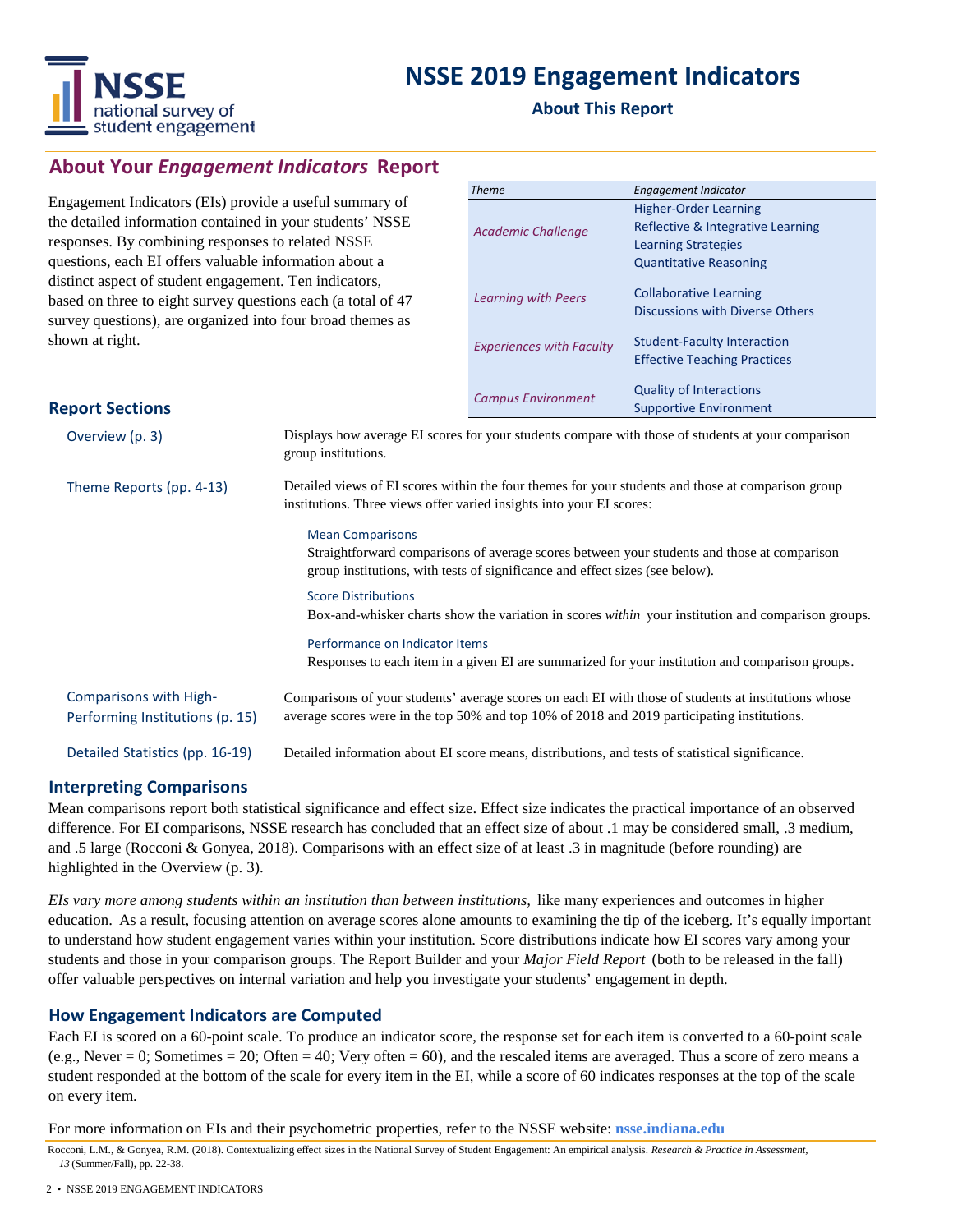

**Overview**

### **West Texas A&M University**

## **Engagement Indicators: Overview**

Engagement Indicators are summary measures based on sets of NSSE questions examining key dimensions of student engagement. The ten indicators are organized within four broad themes: Academic Challenge, Learning with Peers, Experiences with Faculty, and Campus Environment. The tables below compare average scores for your students with those in your comparison groups.

Use the following key:

- ▲ **Your students' average** was significantly higher (*p* < .05) with an effect size at least .3 in magnitude.
- $\triangle$  **Your students' average** was significantly higher ( $p < .05$ ) with an effect size less than .3 in magnitude.
- -- No significant difference.
- **V** Your students' average was significantly lower ( $p < .05$ ) with an effect size less than .3 in magnitude.
- ▼ **Your students' average** was significantly lower (*p* < .05) with an effect size at least .3 in magnitude.

| <b>First-Year Students</b> |                                     | Your first-year students<br>compared with | Your first-year students<br>compared with | Your first-year students<br>compared with |
|----------------------------|-------------------------------------|-------------------------------------------|-------------------------------------------|-------------------------------------------|
| <b>Theme</b>               | Engagement Indicator                | <b>Comparative Peers</b>                  | Geographic Peers                          | <b>Aspirant Peers</b>                     |
|                            | Higher-Order Learning               | $=$ $-$                                   | $= -$                                     | $- -$                                     |
| Academic                   | Reflective & Integrative Learning   | $= -$                                     | --                                        | $- -$                                     |
| Challenge                  | <b>Learning Strategies</b>          | $\bm{\nabla}$                             |                                           |                                           |
|                            | <b>Quantitative Reasoning</b>       | --                                        | --                                        | V                                         |
| Learning with              | <b>Collaborative Learning</b>       | $= -$                                     | $= -$                                     | $- -$                                     |
| Peers                      | Discussions with Diverse Others     | --                                        | --                                        | $= -$                                     |
| Experiences                | <b>Student-Faculty Interaction</b>  | $= -$                                     | $= -$                                     | $= -$                                     |
| with Faculty               | <b>Effective Teaching Practices</b> | --                                        | --                                        | $- -$                                     |
| Campus                     | <b>Quality of Interactions</b>      | $= -$                                     | $= -$                                     | $- -$                                     |
| Environment                | <b>Supportive Environment</b>       |                                           | --                                        |                                           |

| <b>Seniors</b>     |                                     | <b>Your seniors</b><br>compared with | <b>Your seniors</b><br>compared with | <b>Your seniors</b><br>compared with |
|--------------------|-------------------------------------|--------------------------------------|--------------------------------------|--------------------------------------|
| <b>Theme</b>       | Engagement Indicator                | <b>Comparative Peers</b>             | Geographic Peers                     | <b>Aspirant Peers</b>                |
|                    | Higher-Order Learning               |                                      | $= -$                                | --                                   |
| Academic           | Reflective & Integrative Learning   | $=$ $-$                              | $- -$                                | --                                   |
| Challenge          | <b>Learning Strategies</b>          | $= -$                                | $= -$                                | --                                   |
|                    | <b>Quantitative Reasoning</b>       | $- -$                                | $= -$                                | --                                   |
| Learning with      | <b>Collaborative Learning</b>       |                                      | $\bm{\nabla}$                        |                                      |
| Peers              | Discussions with Diverse Others     |                                      | $=$ $-$                              |                                      |
| <b>Experiences</b> | <b>Student-Faculty Interaction</b>  | $\bm{\nabla}$                        | $= -$                                | $\bm{\nabla}$                        |
| with Faculty       | <b>Effective Teaching Practices</b> | --                                   | $- -$                                | --                                   |
| Campus             | <b>Quality of Interactions</b>      |                                      | $= -$                                |                                      |
| Environment        | <b>Supportive Environment</b>       | --                                   | $= -$                                | --                                   |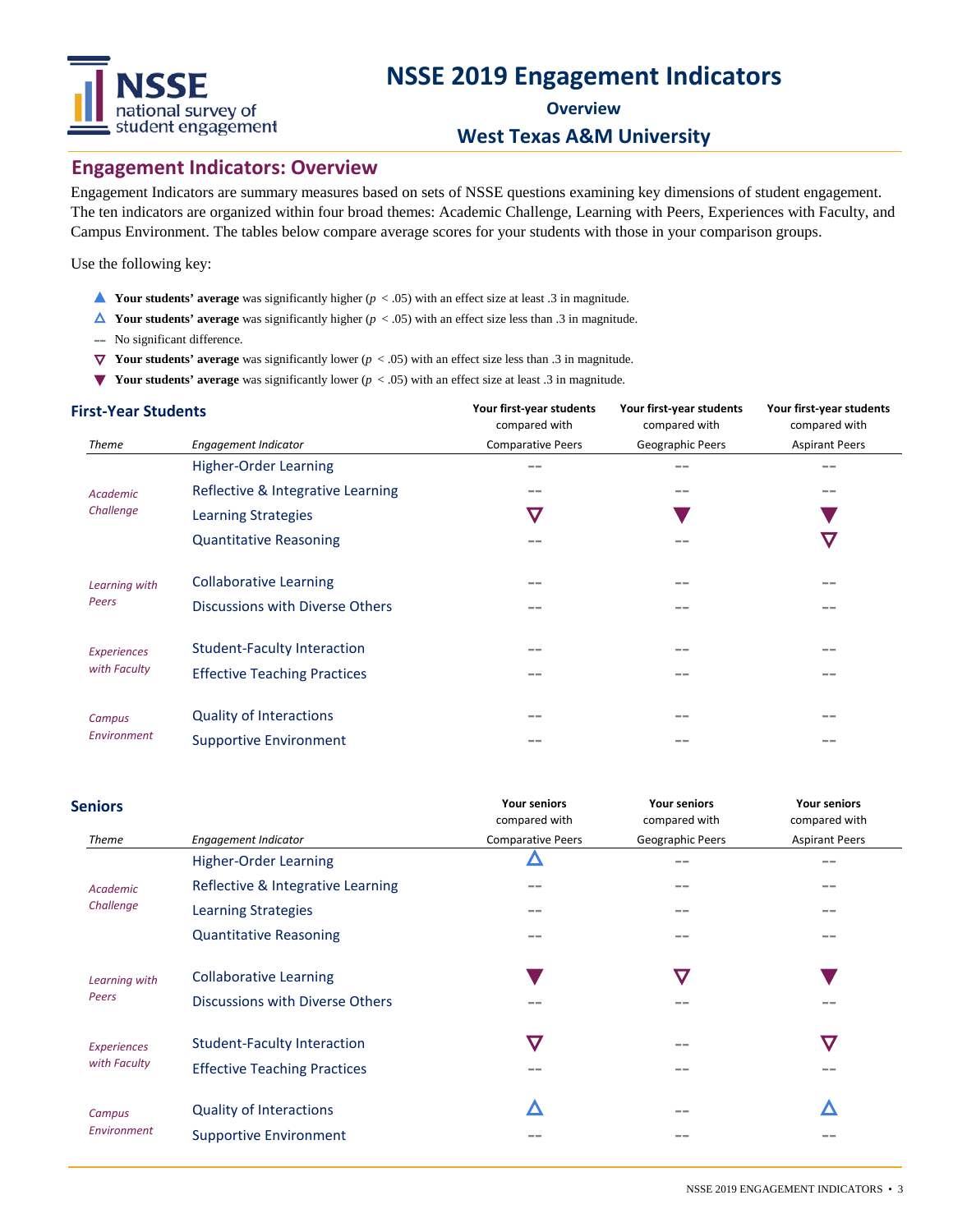

**Academic Challenge**

## **West Texas A&M University**

## **Academic Challenge: First-year students**

Challenging intellectual and creative work is central to student learning and collegiate quality. Colleges and universities promote student learning by challenging and supporting them to engage in various forms of deep learning. Four Engagement Indicators are part of this theme: *Higher-Order Learning, Reflective & Integrative Learning, Learning Strategies,* and *Quantitative Reasoning.*  Below and on the next page are three views of your results alongside those of your comparison groups.

| <b>Mean Comparisons</b>           |              | Your first-year students compared with |        |                                   |        |                       |        |  |
|-----------------------------------|--------------|----------------------------------------|--------|-----------------------------------|--------|-----------------------|--------|--|
|                                   | <b>WTAMU</b> | <b>Comparative Peers</b><br>Effect     |        | <b>Geographic Peers</b><br>Effect |        | <b>Aspirant Peers</b> | Effect |  |
| <b>Engagement Indicator</b>       | Mean         | Mean                                   | size   | Mean                              | size   | Mean                  | size   |  |
| <b>Higher-Order Learning</b>      | 36.2         | 36.3                                   | $-.01$ | 37.1                              | $-.06$ | 37.1                  | $-.07$ |  |
| Reflective & Integrative Learning | 34.1         | 33.9                                   | .01    | 34.1                              | .00    | 34.5                  | $-.04$ |  |
| Learning Strategies               | 33.6         | $37.4$ **                              | $-.28$ | $37.9$ **                         | $-.30$ | $39.1***$             | $-.39$ |  |
| <b>Quantitative Reasoning</b>     | 24.3         | 26.6                                   | $-.15$ | 27.2                              | $-.19$ | $27.9*$               | $-.24$ |  |

Notes: Results weighted by institution-reported sex and enrollment status (and institution size for comparison groups); Effect size: Mean difference divided by pooled standard deviation; Symbols on the Overview page are based on effect size and *p* before rounding; \**p* < .05, \*\**p* < .01, \*\**p* < .001 (2-tailed).



Notes: Each box-and-whiskers chart plots the 5th (bottom of lower bar), 25th (bottom of box), 50th (middle line), 75th (top of box), and 95th (top of upper bar) percentile scores. The dot represents the mean score. Refer to Detailed Statistics for your institution's sample sizes.

### **Score Distributions**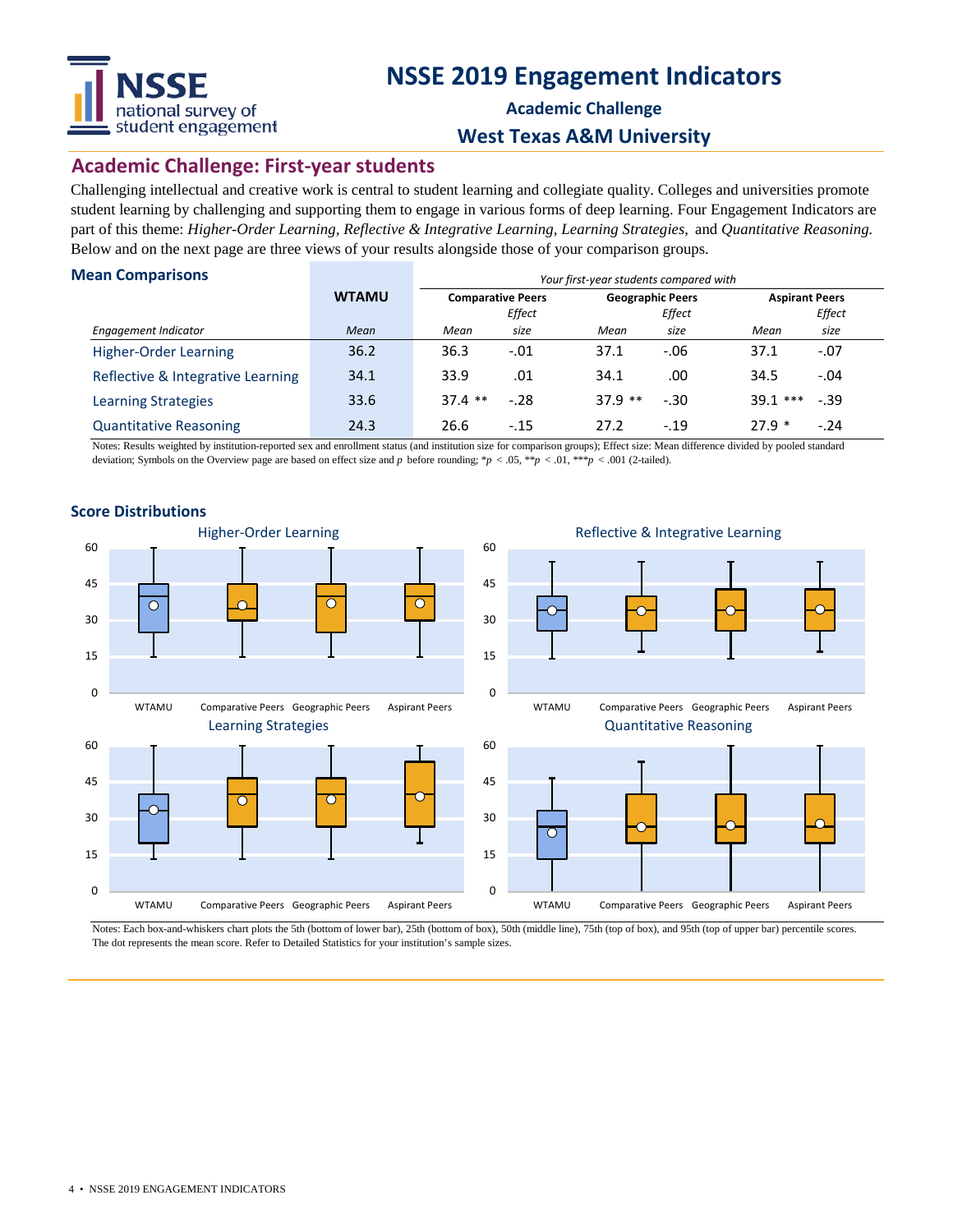

**Academic Challenge**

**West Texas A&M University**

## **Academic Challenge: First-year students (continued)**

#### **Performance on Indicator Items**

The table below displays how your students responded to each EI item, and the difference, in percentage points, between your students and those of your comparison group. Blue bars indicate how much higher your institution's percentage is from that of the comparison group. Dark red bars indicate how much lower your institution's percentage is from that of the comparison group.

|                                                                                                                                   |              |                      | Percentage point difference <sup>a</sup> between your FY students and |                       |
|-----------------------------------------------------------------------------------------------------------------------------------|--------------|----------------------|-----------------------------------------------------------------------|-----------------------|
| <b>Higher-Order Learning</b>                                                                                                      | <b>WTAMU</b> | Comparative<br>Peers | Geographic<br>Peers                                                   | <b>Aspirant Peers</b> |
| Percentage responding "Very much" or "Quite a bit" about how much coursework emphasized                                           |              |                      |                                                                       |                       |
| 4b. Applying facts, theories, or methods to practical problems or new situations                                                  | %<br>65      | $-1$                 | $-2$                                                                  |                       |
| 4c. Analyzing an idea, experience, or line of reasoning in depth by examining its parts                                           | 62           | $-2$                 | -5                                                                    |                       |
| 4d. Evaluating a point of view, decision, or information source                                                                   | 63           |                      |                                                                       |                       |
| 4e. Forming a new idea or understanding from various pieces of information                                                        | 64           | $-2$                 | -3                                                                    | -3                    |
| Reflective & Integrative Learning                                                                                                 |              |                      |                                                                       |                       |
| Percentage of students who responded that they "Very often" or "Often"                                                            |              |                      |                                                                       |                       |
| 2a. Combined ideas from different courses when completing assignments                                                             | 45           | -5                   |                                                                       |                       |
| 2b. Connected your learning to societal problems or issues                                                                        | 46           | $+0$                 | $+1$                                                                  | -2                    |
| Included diverse perspectives (political, religious, racial/ethnic, gender, etc.) in course<br>2c.<br>discussions or assignments  | 43           | $-2$                 | -3                                                                    |                       |
| 2d. Examined the strengths and weaknesses of your own views on a topic or issue                                                   | 54           | $-7$                 | -8                                                                    | $-7$                  |
| Tried to better understand someone else's views by imagining how an issue looks from his<br>2e.<br>or her perspective             | 69           | $+2$                 | -0                                                                    | $+1$                  |
| 2f. Learned something that changed the way you understand an issue or concept                                                     | 64           | $-2$                 | $+1$                                                                  | $-1$                  |
| 2g. Connected ideas from your courses to your prior experiences and knowledge                                                     | 74           | $-2$                 | $+0$                                                                  | -3                    |
| <b>Learning Strategies</b>                                                                                                        |              |                      |                                                                       |                       |
| Percentage of students who responded that they "Very often" or "Often"                                                            |              |                      |                                                                       |                       |
| 9a. Identified key information from reading assignments                                                                           | 60           | $-10$                | -12                                                                   | -14                   |
| 9b. Reviewed your notes after class                                                                                               | 51           | -16                  | -17                                                                   | -18                   |
| 9c. Summarized what you learned in class or from course materials                                                                 | 57           | -6                   | $-5$                                                                  | -8                    |
| <b>Quantitative Reasoning</b>                                                                                                     |              |                      |                                                                       |                       |
| Percentage of students who responded that they "Very often" or "Often"                                                            |              |                      |                                                                       |                       |
| Reached conclusions based on your own analysis of numerical information (numbers,<br>6a.<br>graphs, statistics, etc.)             | 46           |                      |                                                                       |                       |
| Used numerical information to examine a real-world problem or issue (unemployment,<br>6b.<br>climate change, public health, etc.) | 34           | -2                   |                                                                       |                       |
| 6c. Evaluated what others have concluded from numerical information                                                               | 30           | -6                   | $-7$                                                                  | -8                    |

Notes: Refer to your *Frequencies and Statistical Comparisons* report for full distributions and significance tests. Item numbering corresponds to the survey facsimile included in your *Institutional Report* and available on the NSSE website.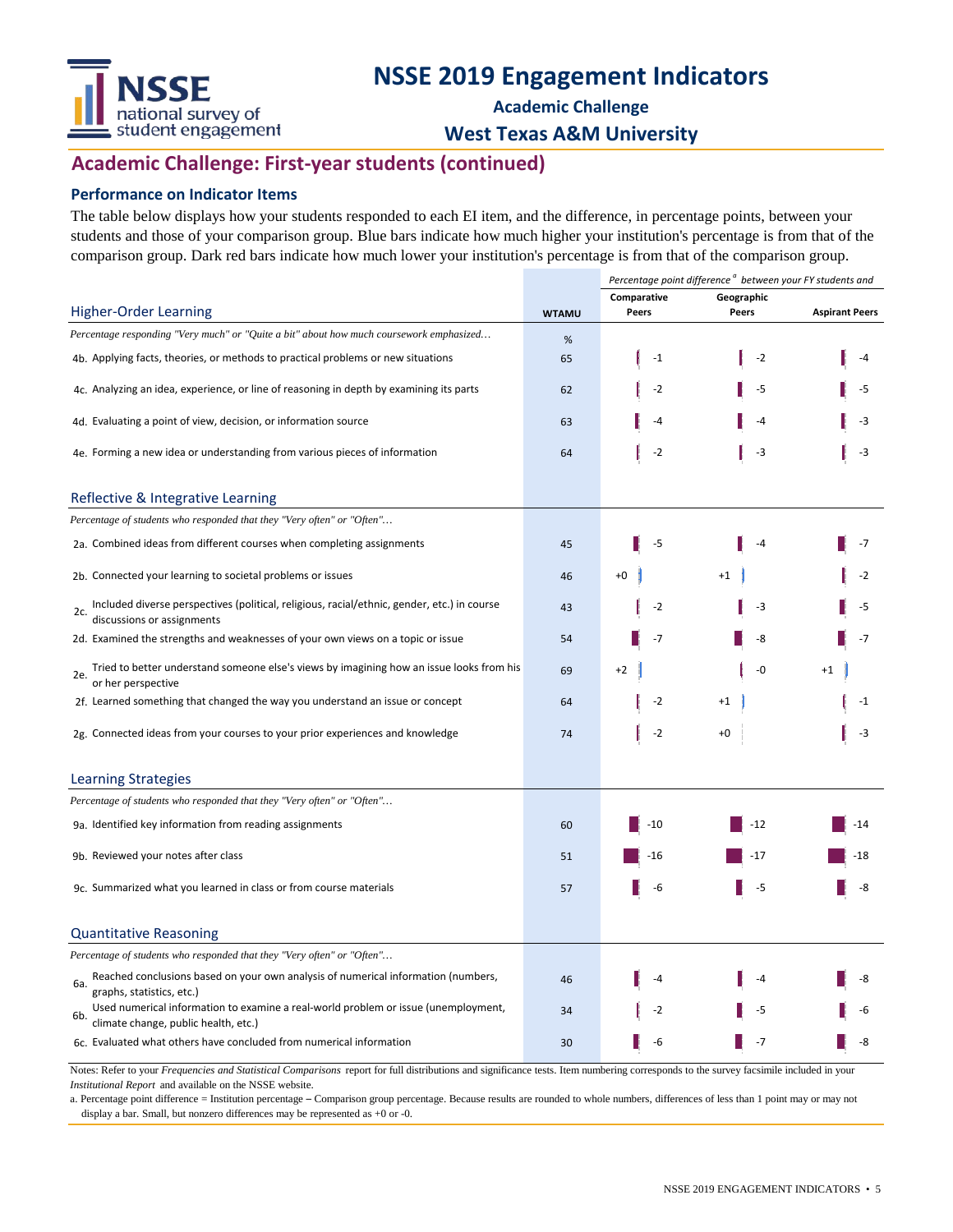

**Academic Challenge**

### **West Texas A&M University**

## **Academic Challenge: Seniors**

Challenging intellectual and creative work is central to student learning and collegiate quality. Colleges and universities promote student learning by challenging and supporting them to engage in various forms of deep learning. Four Engagement Indicators are part of this theme: *Higher-Order Learning, Reflective & Integrative Learning, Learning Strategies,* and *Quantitative Reasoning.*  Below and on the next page are three views of your results alongside those of your comparison groups.

| <b>Mean Comparisons</b>           |              | Your seniors compared with         |      |                                   |      |      |                                 |  |  |
|-----------------------------------|--------------|------------------------------------|------|-----------------------------------|------|------|---------------------------------|--|--|
|                                   | <b>WTAMU</b> | <b>Comparative Peers</b><br>Effect |      | <b>Geographic Peers</b><br>Effect |      |      | <b>Aspirant Peers</b><br>Effect |  |  |
| Engagement Indicator              | Mean         | Mean                               | size | Mean                              | size | Mean | size                            |  |  |
| Higher-Order Learning             | 41.5         | $39.4*$                            | .16  | 40.1                              | .10  | 40.2 | .10                             |  |  |
| Reflective & Integrative Learning | 37.6         | 37.3                               | .03  | 37.2                              | .04  | 37.5 | .01                             |  |  |
| <b>Learning Strategies</b>        | 39.8         | 38.7                               | .08  | 39.2                              | .04  | 38.8 | .07                             |  |  |
| <b>Quantitative Reasoning</b>     | 30.3         | 28.6                               | .10  | 29.1                              | .07  | 29.0 | .08                             |  |  |

Notes: Results weighted by institution-reported sex and enrollment status (and institution size for comparison groups); Effect size: Mean difference divided by pooled standard deviation; Symbols on the Overview page are based on effect size and *p* before rounding; \**p* < .05, \*\**p* < .01, \*\**p* < .001 (2-tailed).



Notes: Each box-and-whiskers chart plots the 5th (bottom of lower bar), 25th (bottom of box), 50th (middle line), 75th (top of box), and 95th (top of upper bar) percentile scores. The dot represents the mean score. Refer to Detailed Statistics for your institution's sample sizes.

#### **Score Distributions**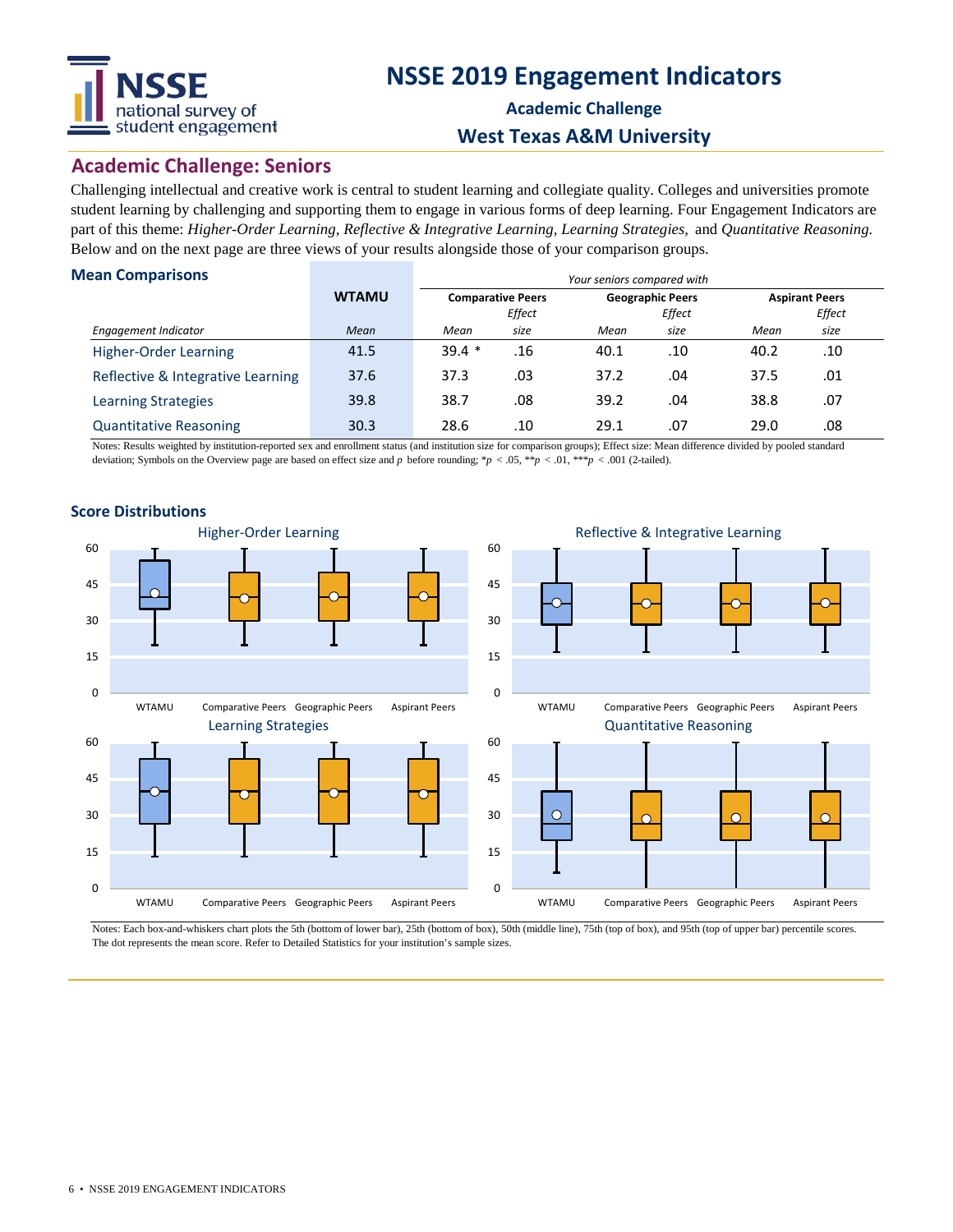

**Academic Challenge**

**West Texas A&M University**

## **Academic Challenge: Seniors (continued)**

#### **Performance on Indicator Items**

The table below displays how your students responded to each EI item, and the difference, in percentage points, between your students and those of your comparison group. Blue bars indicate how much higher your institution's percentage is from that of the comparison group. Dark red bars indicate how much lower your institution's percentage is from that of the comparison group.

|                                                                                                                                   |              | Percentage point difference <sup>a</sup> between your seniors and |                     |                       |
|-----------------------------------------------------------------------------------------------------------------------------------|--------------|-------------------------------------------------------------------|---------------------|-----------------------|
| <b>Higher-Order Learning</b>                                                                                                      | <b>WTAMU</b> | Comparative<br>Peers                                              | Geographic<br>Peers | <b>Aspirant Peers</b> |
| Percentage responding "Very much" or "Quite a bit" about how much coursework emphasized                                           | %            |                                                                   |                     |                       |
| 4b. Applying facts, theories, or methods to practical problems or new situations                                                  | 78           | -0                                                                | -0                  | $-1$                  |
| 4c. Analyzing an idea, experience, or line of reasoning in depth by examining its parts                                           | 80           | +7                                                                | $+5$                | +4                    |
| 4d. Evaluating a point of view, decision, or information source                                                                   | 76           | +8                                                                | $+5$                |                       |
| 4e. Forming a new idea or understanding from various pieces of information                                                        | 73           | +2                                                                | $+1$                | $+1$                  |
| Reflective & Integrative Learning                                                                                                 |              |                                                                   |                     |                       |
| Percentage of students who responded that they "Very often" or "Often"                                                            |              |                                                                   |                     |                       |
| 2a. Combined ideas from different courses when completing assignments                                                             | 65           | -5                                                                | $-1$                |                       |
| 2b. Connected your learning to societal problems or issues                                                                        | 63           | +4                                                                | +6                  | $+5$                  |
| Included diverse perspectives (political, religious, racial/ethnic, gender, etc.) in course<br>2c.<br>discussions or assignments  | 51           | +2                                                                | $+3$                | $+1$                  |
| 2d. Examined the strengths and weaknesses of your own views on a topic or issue                                                   | 67           | +4                                                                | $+1$                | $+2$                  |
| Tried to better understand someone else's views by imagining how an issue looks from his<br>2e.<br>or her perspective             | 73           | +2                                                                | $+1$                | $+2$                  |
| 2f. Learned something that changed the way you understand an issue or concept                                                     | 72           | +2                                                                | $+3$                | $+1$                  |
| 2g. Connected ideas from your courses to your prior experiences and knowledge                                                     | 86           | +3                                                                | $+5$                | +3                    |
| Learning Strategies                                                                                                               |              |                                                                   |                     |                       |
| Percentage of students who responded that they "Very often" or "Often"                                                            |              |                                                                   |                     |                       |
| 9a. Identified key information from reading assignments                                                                           | 80           | +3                                                                | $+2$                |                       |
| 9b. Reviewed your notes after class                                                                                               | 67           | +3                                                                | $+1$                |                       |
| 9c. Summarized what you learned in class or from course materials                                                                 | 66           | +1                                                                | $+0$                | $+1$                  |
| <b>Quantitative Reasoning</b>                                                                                                     |              |                                                                   |                     |                       |
| Percentage of students who responded that they "Very often" or "Often"                                                            |              |                                                                   |                     |                       |
| Reached conclusions based on your own analysis of numerical information (numbers,<br>6а.<br>graphs, statistics, etc.)             | 59           | +7                                                                | +6                  |                       |
| Used numerical information to examine a real-world problem or issue (unemployment,<br>6b.<br>climate change, public health, etc.) | 44           | +4                                                                | $+1$                | +2                    |
| 6c. Evaluated what others have concluded from numerical information                                                               | 44           | +3                                                                | $+1$                | $+2$                  |

Notes: Refer to your *Frequencies and Statistical Comparisons* report for full distributions and significance tests. Item numbering corresponds to the survey facsimile included in your *Institutional Report* and available on the NSSE website.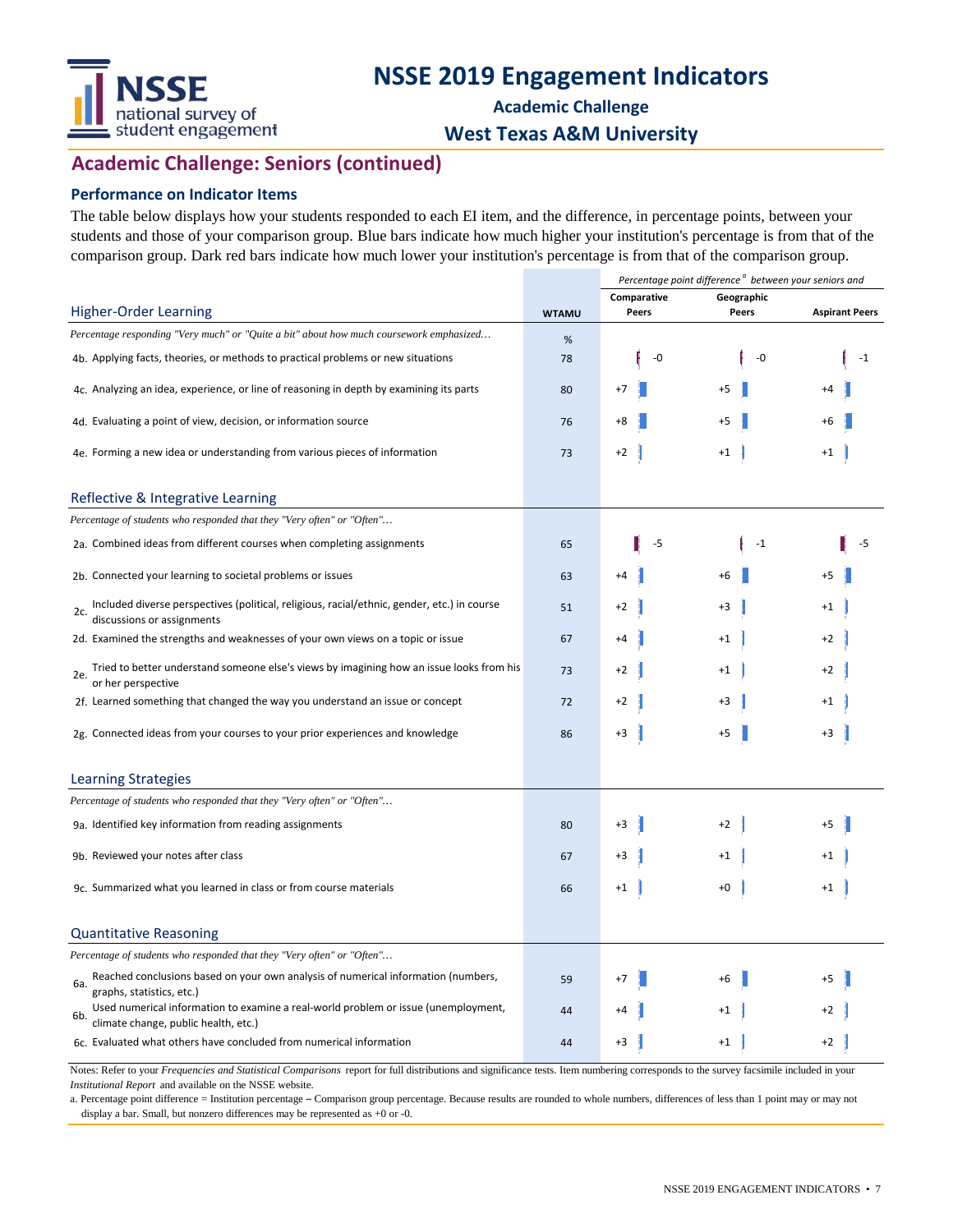

**Learning with Peers**

## **West Texas A&M University**

## **Learning with Peers: First-year students**

Collaborating with others in mastering difficult material and developing interpersonal and social competence prepare students to deal with complex, unscripted problems they will encounter during and after college. Two Engagement Indicators make up this theme: *Collaborative Learning* and *Discussions with Diverse Others.* Below are three views of your results alongside those of your comparison groups.

#### **Mean Comparisons**

| ICAII CUIIIDAI ISUIIS           |              | Your first-year students compared with |        |                         |        |                       |               |  |  |
|---------------------------------|--------------|----------------------------------------|--------|-------------------------|--------|-----------------------|---------------|--|--|
|                                 | <b>WTAMU</b> | <b>Comparative Peers</b>               |        | <b>Geographic Peers</b> |        | <b>Aspirant Peers</b> |               |  |  |
|                                 |              |                                        | Effect |                         | Effect |                       | <b>Effect</b> |  |  |
| Engagement Indicator            | Mean         | Mean                                   | size   | Mean                    | size   | Mean                  | size          |  |  |
| <b>Collaborative Learning</b>   | 32.5         | 31.5                                   | .07    | 32.8                    | $-.02$ | 32.9                  | $-.02$        |  |  |
| Discussions with Diverse Others | 38.1         | 38.1                                   | .00    | 39.0                    | -.06   | 39.3                  | $-.07$        |  |  |

Notes: Results weighted by institution-reported sex and enrollment status (and institution size for comparison groups); Effect size: Mean difference divided by pooled standard deviation; Symbols on the Overview page are based on effect size and *p* before rounding; \**p* < .05, \*\**p* < .01, \*\*\**p* < .001 (2-tailed).

#### **Score Distributions**



Notes: Each box-and-whiskers chart plots the 5th (bottom of lower bar), 25th (bottom of box), 50th (middle line), 75th (top of box), and 95th (top of upper bar) percentile scores. The dot represents the mean score. Refer to Detailed Statistics for your institution's sample sizes.

#### **Performance on Indicator Items**

The table below displays how your students responded to each EI item, and the difference, in percentage points, between your students and those of your comparison group. Blue bars indicate how much higher your institution's percentage is from that of the comparison group. Dark red bars indicate how much lower your institution's percentage is from that of the comparison group.

|                                                                                                                                                       |              | Percentage point difference <sup>a</sup> between your FY students and |            |                       |  |
|-------------------------------------------------------------------------------------------------------------------------------------------------------|--------------|-----------------------------------------------------------------------|------------|-----------------------|--|
|                                                                                                                                                       |              | Comparative                                                           | Geographic |                       |  |
| Collaborative Learning                                                                                                                                | <b>WTAMU</b> | Peers                                                                 | Peers      | <b>Aspirant Peers</b> |  |
| Percentage of students who responded that they "Very often" or "Often"                                                                                | %            |                                                                       |            |                       |  |
| 1e. Asked another student to help you understand course material                                                                                      | 56           | $+3$                                                                  | $+0$       | $+1$                  |  |
| 1f. Explained course material to one or more students                                                                                                 | 63           | $+6$                                                                  | $+5$       | $+4$                  |  |
| 1g. Prepared for exams by discussing or working through course material with other students                                                           | 49           | $+3$                                                                  | -1         |                       |  |
| 1h. Worked with other students on course projects or assignments                                                                                      | 55           | $+4$                                                                  | $+1$       | $+1$                  |  |
| Discussions with Diverse Others                                                                                                                       |              |                                                                       |            |                       |  |
| Percentage of students who responded that they "Very often" or "Often" had discussions with                                                           |              |                                                                       |            |                       |  |
| 8a. People of a race or ethnicity other than your own                                                                                                 | 70           | $+5$                                                                  | $+0$       | $+1$                  |  |
| 8b. People from an economic background other than your own                                                                                            | 71           | $+3$                                                                  | $+1$       | $+0$                  |  |
| 8c. People with religious beliefs other than your own                                                                                                 | 62           | -4                                                                    | $-2$       |                       |  |
| 8d. People with political views other than your own                                                                                                   | 75           | $+7$                                                                  | $+8$       | $+7$                  |  |
| Matan Dafarta wasa Canadan and Chububad Canadahan mga fall distribution and sisaifing ang data mughasing namang ta tha sumay fandudig ingludad in yaw |              |                                                                       |            |                       |  |

*Forms* report for full distributions and significance tests. Item numbering corresponds to the survey facsimile included in your *Institutional Report* and available on the NSSE website.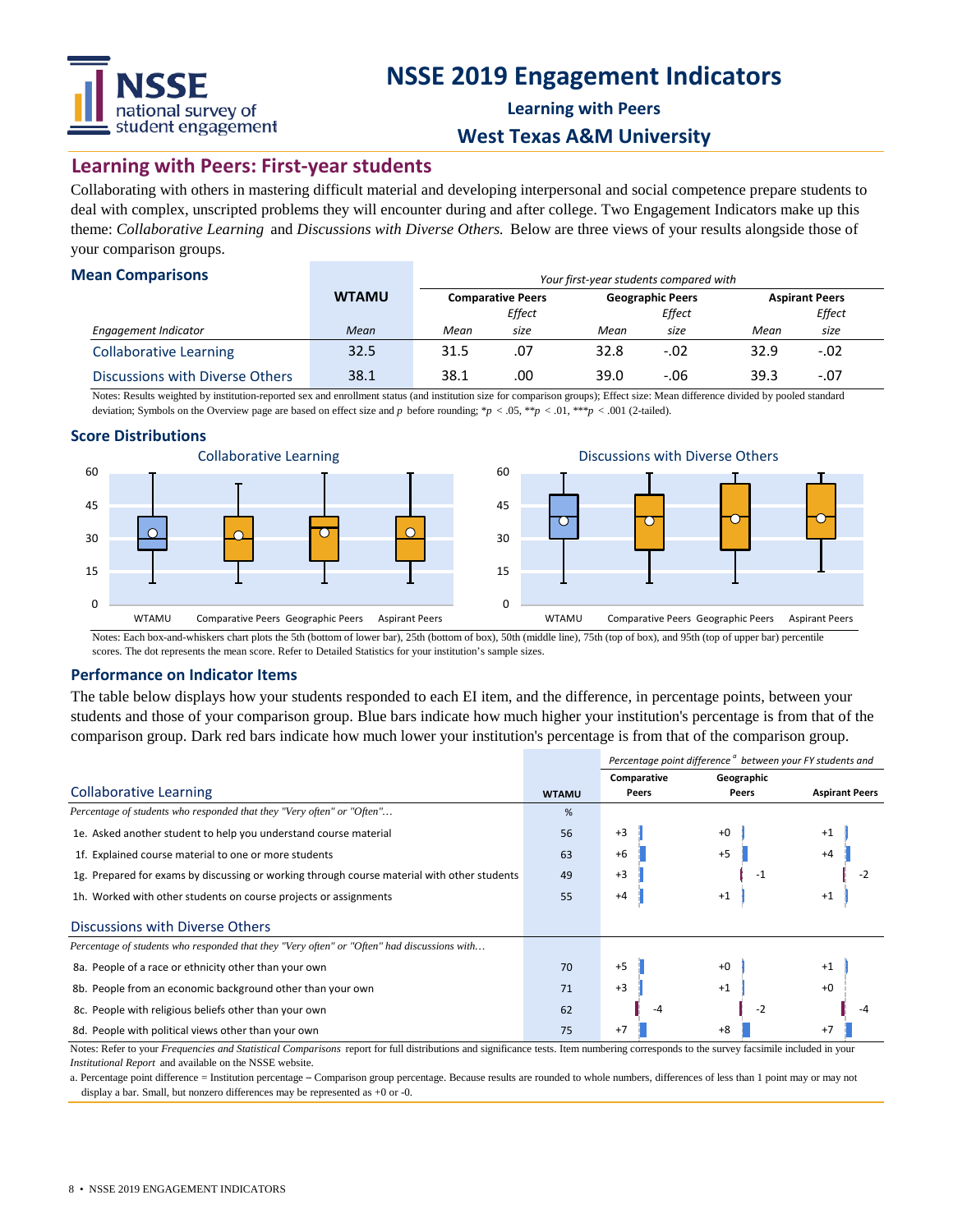

**Learning with Peers**

## **West Texas A&M University**

### **Learning with Peers: Seniors**

Collaborating with others in mastering difficult material and developing interpersonal and social competence prepare students to deal with complex, unscripted problems they will encounter during and after college. Two Engagement Indicators make up this theme: *Collaborative Learning* and *Discussions with Diverse Others.* Below are three views of your results alongside those of your comparison groups.

#### **Mean Comparisons**

| lean Comparisons                |                                          | Your seniors compared with |                         |                       |  |  |  |  |
|---------------------------------|------------------------------------------|----------------------------|-------------------------|-----------------------|--|--|--|--|
|                                 | <b>WTAMU</b><br><b>Comparative Peers</b> |                            | <b>Geographic Peers</b> | <b>Aspirant Peers</b> |  |  |  |  |
|                                 |                                          | Effect                     | Effect                  | Effect                |  |  |  |  |
| Engagement Indicator            | Mean                                     | size<br>Mean               | size<br>Mean            | size<br>Mean          |  |  |  |  |
| <b>Collaborative Learning</b>   | 28.2                                     | $32.9***$<br>$-32$         | $31.7***$<br>$-.22$     | $33.5$ ***<br>$-34$   |  |  |  |  |
| Discussions with Diverse Others | 40.4                                     | 40.0<br>.03                | 40.3<br>.01             | 39.9<br>.03           |  |  |  |  |

Notes: Results weighted by institution-reported sex and enrollment status (and institution size for comparison groups); Effect size: Mean difference divided by pooled standard deviation; Symbols on the Overview page are based on effect size and *p* before rounding; \**p* < .05, \*\**p* < .01, \*\*\**p* < .001 (2-tailed).

#### **Score Distributions**



Notes: Each box-and-whiskers chart plots the 5th (bottom of lower bar), 25th (bottom of box), 50th (middle line), 75th (top of box), and 95th (top of upper bar) percentile scores. The dot represents the mean score. Refer to Detailed Statistics for your institution's sample sizes.

#### **Performance on Indicator Items**

The table below displays how your students responded to each EI item, and the difference, in percentage points, between your students and those of your comparison group. Blue bars indicate how much higher your institution's percentage is from that of the comparison group. Dark red bars indicate how much lower your institution's percentage is from that of the comparison group.

|                                                                                                                                                                                       |              | Percentage point difference <sup>a</sup> between your seniors and |                     |                       |  |
|---------------------------------------------------------------------------------------------------------------------------------------------------------------------------------------|--------------|-------------------------------------------------------------------|---------------------|-----------------------|--|
| <b>Collaborative Learning</b>                                                                                                                                                         | <b>WTAMU</b> | Comparative<br>Peers                                              | Geographic<br>Peers | <b>Aspirant Peers</b> |  |
| Percentage of students who responded that they "Very often" or "Often"                                                                                                                | %            |                                                                   |                     |                       |  |
| 1e. Asked another student to help you understand course material                                                                                                                      | 38           | -8                                                                | -4                  |                       |  |
| 1f. Explained course material to one or more students                                                                                                                                 | 47           | $-13$                                                             | -9                  | $-15$                 |  |
| 1g. Prepared for exams by discussing or working through course material with other students                                                                                           | 39           |                                                                   | -8                  | $-11$                 |  |
| 1h. Worked with other students on course projects or assignments                                                                                                                      | 58           | -5                                                                | -3                  |                       |  |
| Discussions with Diverse Others                                                                                                                                                       |              |                                                                   |                     |                       |  |
| Percentage of students who responded that they "Very often" or "Often" had discussions with                                                                                           |              |                                                                   |                     |                       |  |
| 8a. People of a race or ethnicity other than your own                                                                                                                                 | 72           | $+5$                                                              | $-0$                | $+3$                  |  |
| 8b. People from an economic background other than your own                                                                                                                            | 73           | $+2$                                                              | $+1$                | $+0$                  |  |
| 8c. People with religious beliefs other than your own                                                                                                                                 | 66           | -3                                                                | -1                  |                       |  |
| 8d. People with political views other than your own                                                                                                                                   | 67           | $-2$                                                              | $-2$                | $-2$                  |  |
| Notes: Refer to your Fragmenias and Statistical Comparisons report for full distributions and giorificance toots. Itom numbering corresponds to the survey fossimile included in your |              |                                                                   |                     |                       |  |

*Forms* report for full distributions and significance tests. Item numbering corresponds to the survey facsimile included in your *Institutional Report* and available on the NSSE website.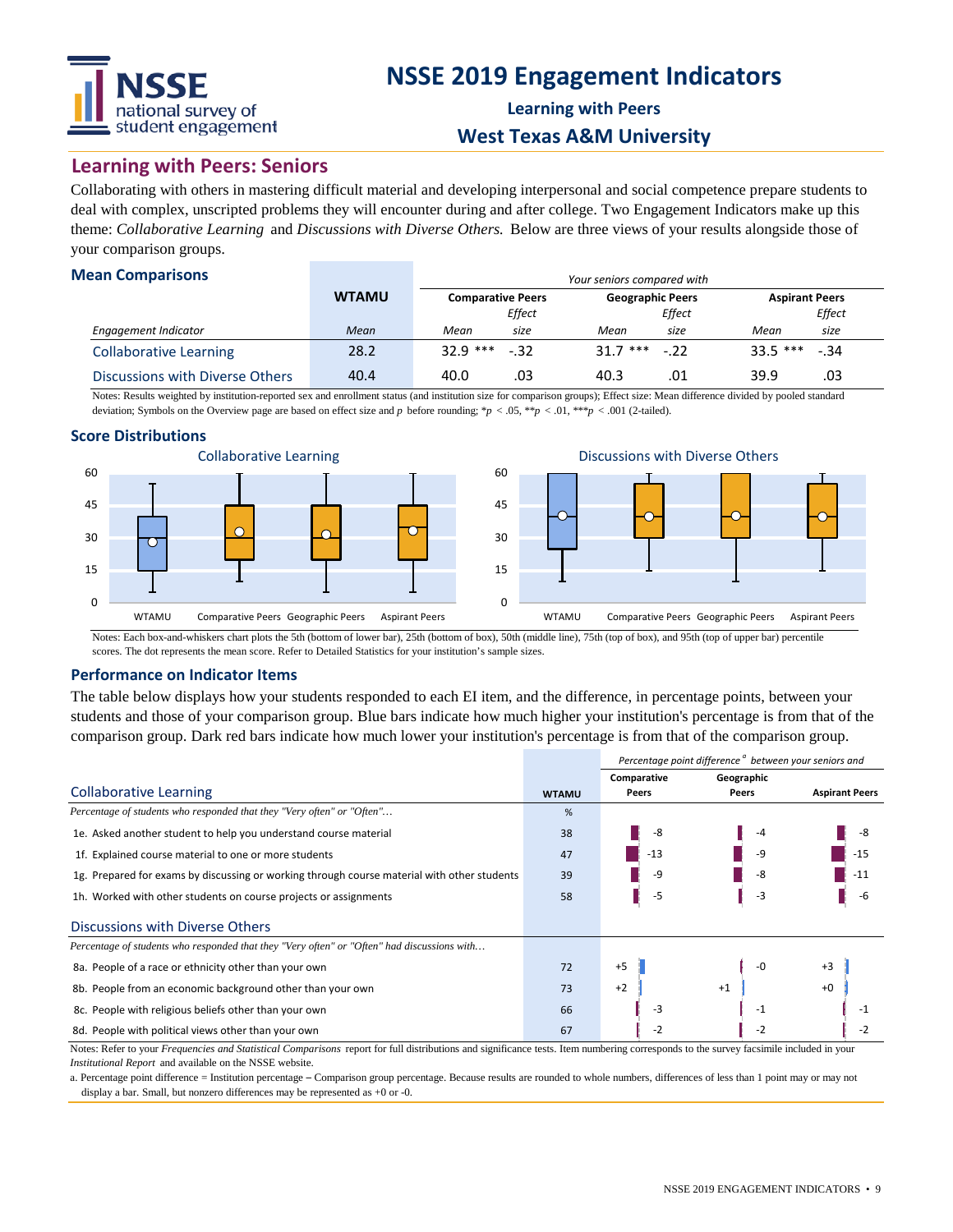

**Experiences with Faculty**

### **West Texas A&M University**

## **Experiences with Faculty: First-year students**

Students learn firsthand how experts think about and solve problems by interacting with faculty members inside and outside of instructional settings. As a result, faculty become role models, mentors, and guides for lifelong learning. In addition, effective teaching requires that faculty deliver course material and provide feedback in student-centered ways. Two Engagement Indicators investigate this theme: *Student-Faculty Interaction* and *Effective Teaching Practices.* Below are three views of your results alongside those of your comparison groups.

| <b>Mean Comparisons</b>             |              |      |                          |      | Your first-year students compared with |      |                       |
|-------------------------------------|--------------|------|--------------------------|------|----------------------------------------|------|-----------------------|
|                                     | <b>WTAMU</b> |      | <b>Comparative Peers</b> |      | <b>Geographic Peers</b>                |      | <b>Aspirant Peers</b> |
|                                     |              |      | Effect                   |      | Effect                                 |      | Effect                |
| Engagement Indicator                | Mean         | Mean | size                     | Mean | size                                   | Mean | size                  |
| <b>Student-Faculty Interaction</b>  | 20.2         | 21.2 | $-.07$                   | 21.5 | $-.09$                                 | 22.4 | $-.15$                |
| <b>Effective Teaching Practices</b> | 39.0         | 38.5 | .03                      | 38.3 | .05                                    | 38.6 | .02                   |

Notes: Results weighted by institution-reported sex and enrollment status (and institution size for comparison groups); Effect size: Mean difference divided by pooled standard deviation; Symbols on the Overview page are based on effect size and *p* before rounding; \**p* < .05, \*\**p* < .01, \*\*\**p* < .001 (2-tailed).

#### **Score Distributions**



Notes: Each box-and-whiskers chart plots the 5th (bottom of lower bar), 25th (bottom of box), 50th (middle line), 75th (top of box), and 95th (top of upper bar) percentile scores. The dot represents the mean score. Refer to Detailed Statistics for your institution's sample sizes.

#### **Performance on Indicator Items**

The table below displays how your students responded to each EI item, and the difference, in percentage points, between your students and those of your comparison group. Blue bars indicate how much higher your institution's percentage is from that of the comparison group. Dark red bars indicate how much lower your institution's percentage is from that of the comparison group.

|                                                                                             |              |             | Percentage point difference <sup>a</sup> between your FY students and |            |      |                       |
|---------------------------------------------------------------------------------------------|--------------|-------------|-----------------------------------------------------------------------|------------|------|-----------------------|
|                                                                                             |              | Comparative |                                                                       | Geographic |      |                       |
| <b>Student-Faculty Interaction</b>                                                          | <b>WTAMU</b> | Peers       | Peers                                                                 |            |      | <b>Aspirant Peers</b> |
| Percentage of students who responded that they "Very often" or "Often"                      | %            |             |                                                                       |            |      |                       |
| 3a. Talked about career plans with a faculty member                                         | 33           |             | $-7$                                                                  | $-5$       |      | $-10$                 |
| 3b. Worked w/faculty on activities other than coursework (committees, student groups, etc.) | 28           | $+7$        | $+5$                                                                  |            | $+6$ |                       |
| 3c. Discussed course topics, ideas, or concepts with a faculty member outside of class      | 24           |             | -1                                                                    | $-3$       |      |                       |
| 3d. Discussed your academic performance with a faculty member                               | 20           |             | -8                                                                    | $-10$      |      | $-13$                 |
| <b>Effective Teaching Practices</b>                                                         |              |             |                                                                       |            |      |                       |
| Percentage responding "Very much" or "Quite a bit" about how much instructors have          |              |             |                                                                       |            |      |                       |
| 5a. Clearly explained course goals and requirements                                         | 82           | $+6$        | $+6$                                                                  |            | $+5$ |                       |
| 5b. Taught course sessions in an organized way                                              | 78           | $+4$        | $+6$                                                                  |            | $+5$ |                       |
| 5c. Used examples or illustrations to explain difficult points                              | 76           | $+1$        | $+3$                                                                  |            | $+0$ |                       |
| 5d. Provided feedback on a draft or work in progress                                        | 55           |             | $-10$                                                                 | $-7$       |      | $-10$                 |
| 5e. Provided prompt and detailed feedback on tests or completed assignments                 | 57           |             | -4                                                                    | $-2$       |      | -2                    |

Notes: Refer to your *Frequencies and Statistical Comparisons* report for full distributions and significance tests. Item numbering corresponds to the survey facsimile included in your *Institutional Report* and available on the NSSE website.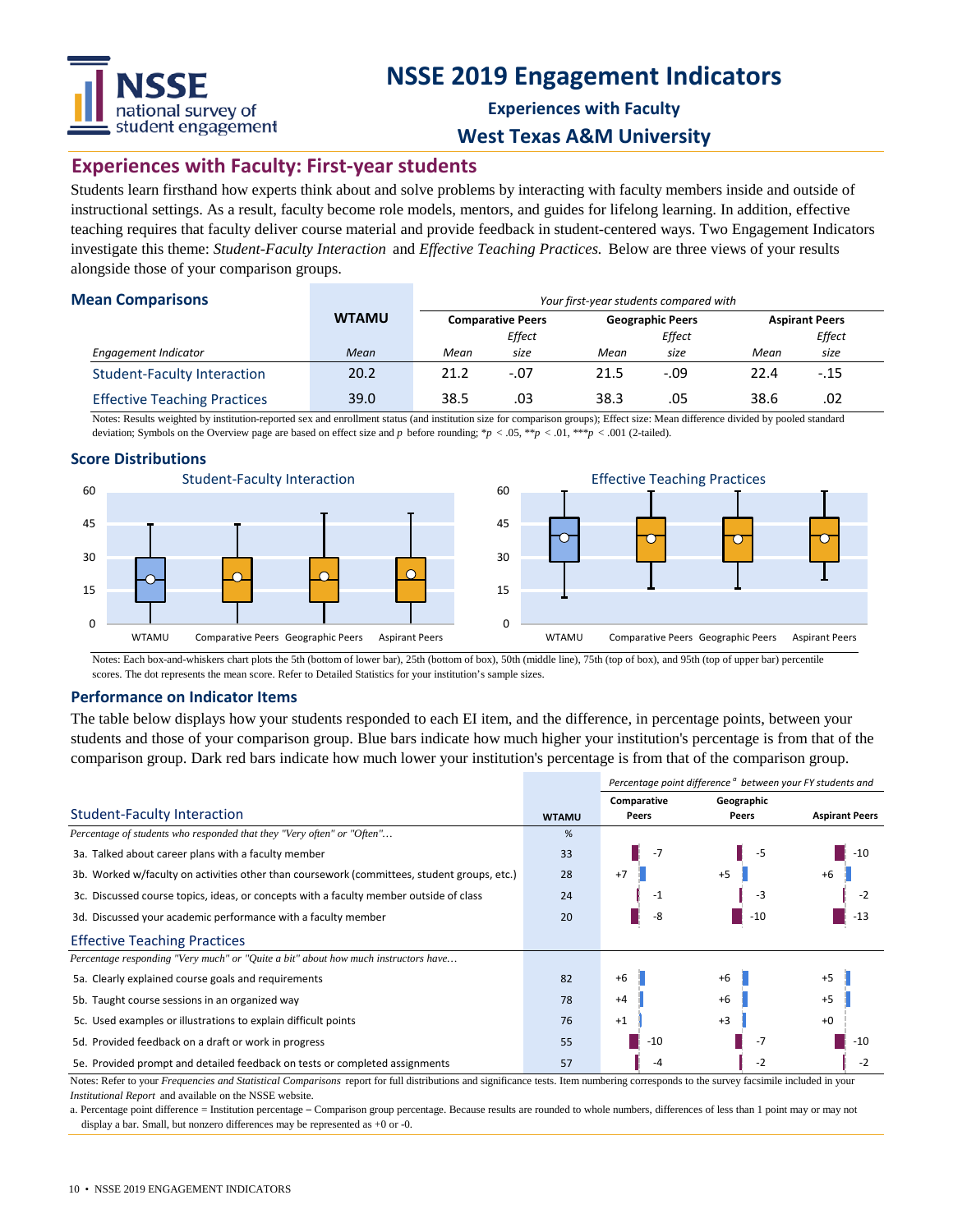

**Experiences with Faculty**

## **West Texas A&M University**

## **Experiences with Faculty: Seniors**

Students learn firsthand how experts think about and solve problems by interacting with faculty members inside and outside of instructional settings. As a result, faculty become role models, mentors, and guides for lifelong learning. In addition, effective teaching requires that faculty deliver course material and provide feedback in student-centered ways. Two Engagement Indicators investigate this theme: *Student-Faculty Interaction* and *Effective Teaching Practices.* Below are three views of your results alongside those of your comparison groups.

## **Mean Comparisons**

| lean Comparisons                    |              | Your seniors compared with |                         |                       |  |  |  |  |  |  |  |  |
|-------------------------------------|--------------|----------------------------|-------------------------|-----------------------|--|--|--|--|--|--|--|--|
|                                     | <b>WTAMU</b> | <b>Comparative Peers</b>   | <b>Geographic Peers</b> | <b>Aspirant Peers</b> |  |  |  |  |  |  |  |  |
|                                     |              | Effect                     | Effect                  | Effect                |  |  |  |  |  |  |  |  |
| Engagement Indicator                | Mean         | Mean<br>size               | size<br>Mean            | size<br>Mean          |  |  |  |  |  |  |  |  |
| <b>Student-Faculty Interaction</b>  | 22.2         | $26.0$ ***<br>$-.23$       | 23.9<br>$-.10$          | $26.0$ **<br>$-.23$   |  |  |  |  |  |  |  |  |
| <b>Effective Teaching Practices</b> | 40.7         | 40.1<br>.04                | 39.5<br>.08             | 39.8<br>.07           |  |  |  |  |  |  |  |  |

Notes: Results weighted by institution-reported sex and enrollment status (and institution size for comparison groups); Effect size: Mean difference divided by pooled standard deviation; Symbols on the Overview page are based on effect size and *p* before rounding; \**p* < .05, \*\**p* < .01, \*\*\**p* < .001 (2-tailed).

#### **Score Distributions**



Notes: Each box-and-whiskers chart plots the 5th (bottom of lower bar), 25th (bottom of box), 50th (middle line), 75th (top of box), and 95th (top of upper bar) percentile scores. The dot represents the mean score. Refer to Detailed Statistics for your institution's sample sizes.

#### **Performance on Indicator Items**

The table below displays how your students responded to each EI item, and the difference, in percentage points, between your students and those of your comparison group. Blue bars indicate how much higher your institution's percentage is from that of the comparison group. Dark red bars indicate how much lower your institution's percentage is from that of the comparison group.

|                                                                                             |              |             | Percentage point difference <sup>a</sup> between your seniors and |    |                       |
|---------------------------------------------------------------------------------------------|--------------|-------------|-------------------------------------------------------------------|----|-----------------------|
|                                                                                             |              | Comparative | Geographic                                                        |    |                       |
| <b>Student-Faculty Interaction</b>                                                          | <b>WTAMU</b> | Peers       | Peers                                                             |    | <b>Aspirant Peers</b> |
| Percentage of students who responded that they "Very often" or "Often"                      | %            |             |                                                                   |    |                       |
| 3a. Talked about career plans with a faculty member                                         | 47           |             | $-2$<br>$+4$                                                      |    | -1                    |
| 3b. Worked w/faculty on activities other than coursework (committees, student groups, etc.) | 23           |             | -8                                                                | -6 |                       |
| 3c. Discussed course topics, ideas, or concepts with a faculty member outside of class      | 31           |             | -6                                                                | -3 |                       |
| 3d. Discussed your academic performance with a faculty member                               | 33           |             | -5                                                                | -1 |                       |
| <b>Effective Teaching Practices</b>                                                         |              |             |                                                                   |    |                       |
| Percentage responding "Very much" or "Quite a bit" about how much instructors have          |              |             |                                                                   |    |                       |
| 5a. Clearly explained course goals and requirements                                         | 82           | $+2$        | $+2$                                                              |    | $+2$                  |
| 5b. Taught course sessions in an organized way                                              | 79           | $+0$        | $+2$                                                              |    | $+3$                  |
| 5c. Used examples or illustrations to explain difficult points                              | 81           | $+3$        | $+6$                                                              |    | $+4$                  |
| 5d. Provided feedback on a draft or work in progress                                        | 65           | $+2$        | $+5$                                                              |    | $+3$                  |
| 5e. Provided prompt and detailed feedback on tests or completed assignments                 | 61           |             | -5                                                                |    |                       |

Notes: Refer to your *Frequencies and Statistical Comparisons* report for full distributions and significance tests. Item numbering corresponds to the survey facsimile included in your *Institutional Report* and available on the NSSE website.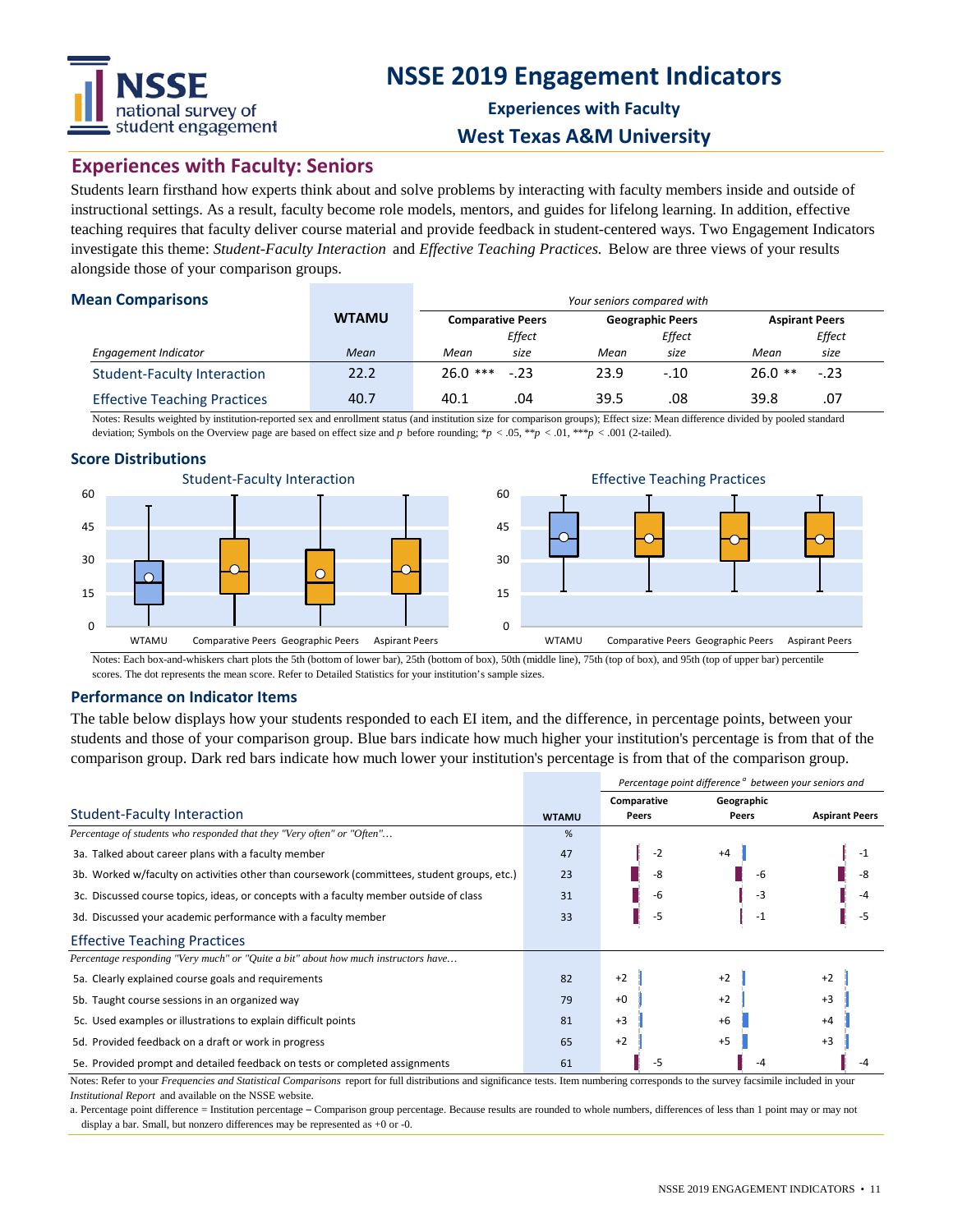

**Campus Environment**

### **West Texas A&M University**

## **Campus Environment: First-year students**

Students benefit and are more satisfied in supportive settings that cultivate positive relationships among students, faculty, and staff. Two Engagement Indicators investigate this theme: *Quality of Interactions* and *Supportive Environment.* Below are three views of your results alongside those of your comparison groups.

| <b>Mean Comparisons</b>        |              |      |                          |      | Your first-year students compared with |      |                       |
|--------------------------------|--------------|------|--------------------------|------|----------------------------------------|------|-----------------------|
|                                | <b>WTAMU</b> |      | <b>Comparative Peers</b> |      | <b>Geographic Peers</b>                |      | <b>Aspirant Peers</b> |
|                                |              |      | Effect                   |      | Effect                                 |      | <b>Effect</b>         |
| Engagement Indicator           | Mean         | Mean | size                     | Mean | size                                   | Mean | size                  |
| <b>Quality of Interactions</b> | 43.0         | 42.7 | .02                      | 43.0 | .00                                    | 42.4 | .05                   |
| <b>Supportive Environment</b>  | 35.1         | 35.7 | $-.05$                   | 36.2 | $-.09$                                 | 36.6 | $-.12$                |

Notes: Results weighted by institution-reported sex and enrollment status (and institution size for comparison groups); Effect size: Mean difference divided by pooled standard deviation; Symbols on the Overview page are based on effect size and *p* before rounding; \**p* < .05, \*\**p* < .01, \*\*\**p* < .001 (2-tailed).

#### **Score Distributions**



Notes: Each box-and-whiskers chart plots the 5th (bottom of lower bar), 25th (bottom of box), 50th (middle line), 75th (top of box), and 95th (top of upper bar) percentile scores. The dot represents the mean score. Refer to Detailed Statistics for your institution's sample sizes.

#### **Performance on Indicator Items**

The table below displays how your students responded to each EI item, and the difference, in percentage points, between your students and those of your comparison group. Blue bars indicate how much higher your institution's percentage is from that of the comparison group. Dark red bars indicate how much lower your institution's percentage is from that of the comparison group.

|                                                                                                                                                                                      |              | Percentage point difference <sup>a</sup> between your FY students and |    |      |            |      |                       |  |
|--------------------------------------------------------------------------------------------------------------------------------------------------------------------------------------|--------------|-----------------------------------------------------------------------|----|------|------------|------|-----------------------|--|
|                                                                                                                                                                                      |              | Comparative                                                           |    |      | Geographic |      |                       |  |
| <b>Quality of Interactions</b>                                                                                                                                                       | <b>WTAMU</b> | Peers                                                                 |    |      | Peers      |      | <b>Aspirant Peers</b> |  |
| Percentage rating their interactions a 6 or 7 (on a scale from $1 = "Poor"$ to $7 = "Excell"$ ) with                                                                                 | %            |                                                                       |    |      |            |      |                       |  |
| 13a. Students                                                                                                                                                                        | 54           | $+5$                                                                  |    | $+4$ |            | $+6$ |                       |  |
| 13b. Academic advisors                                                                                                                                                               | 55           | $+1$                                                                  |    | $+1$ |            | $+1$ |                       |  |
| 13c. Faculty                                                                                                                                                                         | 52           | $+0$                                                                  |    |      | -1         | $+3$ |                       |  |
| 13d. Student services staff (career services, student activities, housing, etc.)                                                                                                     | 46           |                                                                       | -3 |      | -3         |      | -2                    |  |
| 13e. Other administrative staff and offices (registrar, financial aid, etc.)                                                                                                         | 47           |                                                                       | -0 |      | $-1$       | $+3$ |                       |  |
| <b>Supportive Environment</b>                                                                                                                                                        |              |                                                                       |    |      |            |      |                       |  |
| Percentage responding "Very much" or "Quite a bit" about how much the institution emphasized                                                                                         |              |                                                                       |    |      |            |      |                       |  |
| 14b. Providing support to help students succeed academically                                                                                                                         | 70           |                                                                       | -5 |      | -6         |      |                       |  |
| 14c. Using learning support services (tutoring services, writing center, etc.)                                                                                                       | 74           |                                                                       | -3 |      |            |      |                       |  |
| 14d. Encouraging contact among students from diff. backgrounds (soc., racial/eth., relig., etc.)                                                                                     | 55           |                                                                       | -3 |      |            |      |                       |  |
| 14e. Providing opportunities to be involved socially                                                                                                                                 | 75           | $+5$                                                                  |    | $+5$ |            | $+3$ |                       |  |
| 14f. Providing support for your overall well-being (recreation, health care, counseling, etc.)                                                                                       | 69           | $+1$                                                                  |    |      | -2         |      | -3                    |  |
| 14g. Helping you manage your non-academic responsibilities (work, family, etc.)                                                                                                      | 38           |                                                                       | -1 |      | -5         |      |                       |  |
| 14h. Attending campus activities and events (performing arts, athletic events, etc.)                                                                                                 | 65           | $+2$                                                                  |    | $+2$ |            |      | -3                    |  |
| 14. Attending events that address important social, economic, or political issues                                                                                                    | 41           |                                                                       |    |      |            |      | -8                    |  |
| Notes: Refer to your Executives and Statistical Companions report for full distributions and significance toots. Item numbering corresponds to the survey feesimile included in your |              |                                                                       |    |      |            |      |                       |  |

and significance tests. Item numbering corresponds to the survey facsi *Institutional Report* and available on the NSSE website.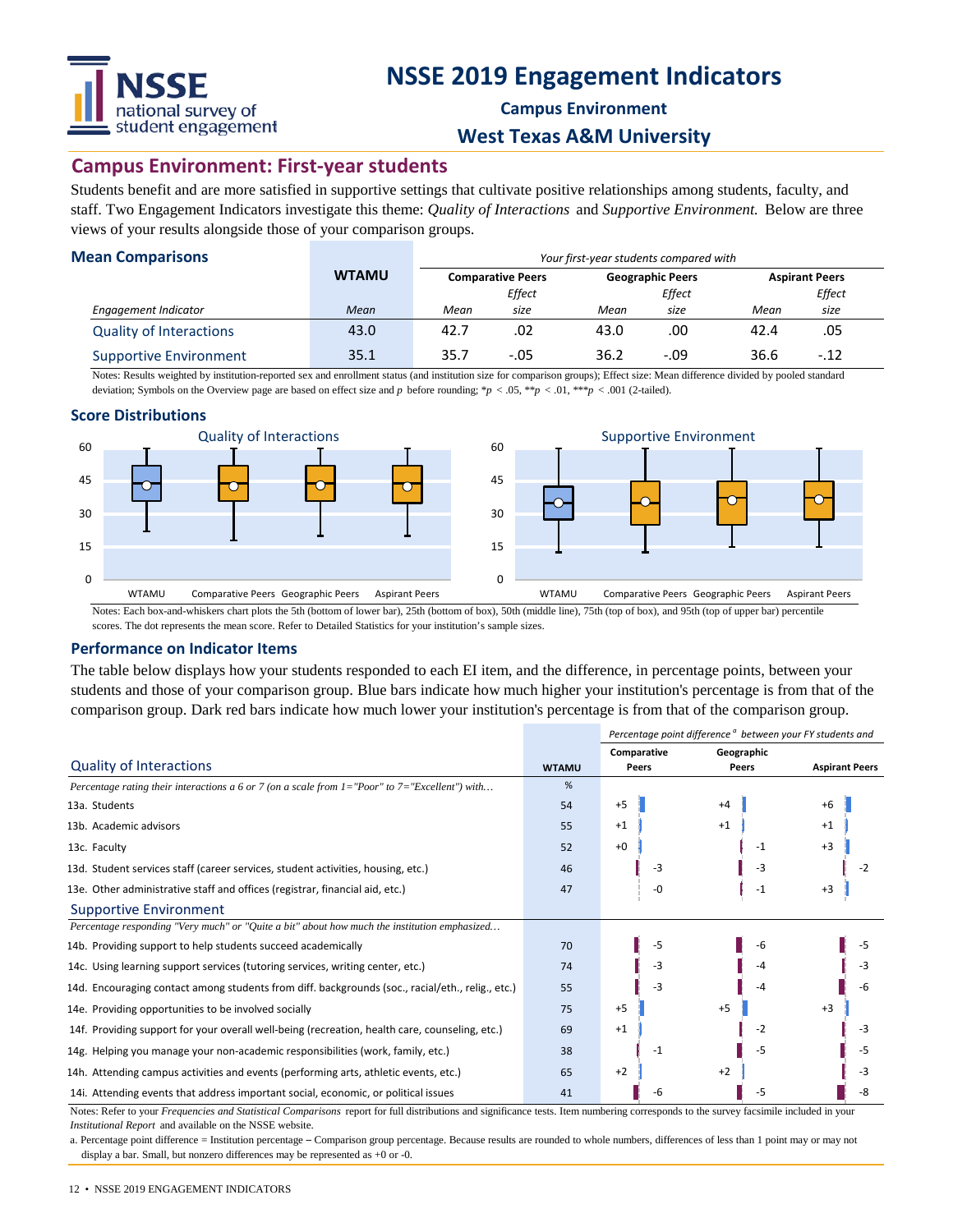

**Campus Environment**

## **West Texas A&M University**

## **Campus Environment: Seniors**

Students benefit and are more satisfied in supportive settings that cultivate positive relationships among students, faculty, and staff. Two Engagement Indicators investigate this theme: *Quality of Interactions* and *Supportive Environment.* Below are three views of your results alongside those of your comparison groups.

| <b>Mean Comparisons</b>        |              |                                    |      | Your seniors compared with |                                   |         |                                 |
|--------------------------------|--------------|------------------------------------|------|----------------------------|-----------------------------------|---------|---------------------------------|
|                                | <b>WTAMU</b> | <b>Comparative Peers</b><br>Effect |      |                            | <b>Geographic Peers</b><br>Effect |         | <b>Aspirant Peers</b><br>Effect |
| Engagement Indicator           | Mean         | Mean                               | size | Mean                       | size                              | Mean    | size                            |
| <b>Quality of Interactions</b> | 45.1         | $43.3*$                            | .15  | 43.4                       | .13                               | $42.9*$ | .18                             |
| <b>Supportive Environment</b>  | 34.0         | 32.6                               | .10  | 32.3                       | .11                               | 32.3    | .12                             |

Notes: Results weighted by institution-reported sex and enrollment status (and institution size for comparison groups); Effect size: Mean difference divided by pooled standard deviation; Symbols on the Overview page are based on effect size and *p* before rounding; \**p* < .05, \*\**p* < .01, \*\*\**p* < .001 (2-tailed).

#### **Score Distributions**



Notes: Each box-and-whiskers chart plots the 5th (bottom of lower bar), 25th (bottom of box), 50th (middle line), 75th (top of box), and 95th (top of upper bar) percentile scores. The dot represents the mean score. Refer to Detailed Statistics for your institution's sample sizes.

#### **Performance on Indicator Items**

The table below displays how your students responded to each EI item, and the difference, in percentage points, between your students and those of your comparison group. Blue bars indicate how much higher your institution's percentage is from that of the comparison group. Dark red bars indicate how much lower your institution's percentage is from that of the comparison group.

|                                                                                                                                                                                     |              | Percentage point difference <sup>a</sup> between your seniors and |              |            |                       |  |  |  |
|-------------------------------------------------------------------------------------------------------------------------------------------------------------------------------------|--------------|-------------------------------------------------------------------|--------------|------------|-----------------------|--|--|--|
|                                                                                                                                                                                     |              | Comparative                                                       |              | Geographic |                       |  |  |  |
| <b>Quality of Interactions</b>                                                                                                                                                      | <b>WTAMU</b> | Peers                                                             |              | Peers      | <b>Aspirant Peers</b> |  |  |  |
| Percentage rating their interactions a 6 or 7 (on a scale from $1 = "Poor"$ to $7 = "Excell"$ ) with                                                                                | %            |                                                                   |              |            |                       |  |  |  |
| 13a. Students                                                                                                                                                                       | 55           |                                                                   | $-2$         | $-2$       |                       |  |  |  |
| 13b. Academic advisors                                                                                                                                                              | 60           | $+6$                                                              | $+6$         |            | $+6$                  |  |  |  |
| 13c. Faculty                                                                                                                                                                        | 64           | $+4$                                                              | $+5$         |            | $+9$                  |  |  |  |
| 13d. Student services staff (career services, student activities, housing, etc.)                                                                                                    | 51           | $+8$                                                              | $+6$         |            | $+6$                  |  |  |  |
| 13e. Other administrative staff and offices (registrar, financial aid, etc.)                                                                                                        | 52           | $+8$                                                              | $+5$         |            | $+10$                 |  |  |  |
| <b>Supportive Environment</b>                                                                                                                                                       |              |                                                                   |              |            |                       |  |  |  |
| Percentage responding "Very much" or "Quite a bit" about how much the institution emphasized                                                                                        |              |                                                                   |              |            |                       |  |  |  |
| 14b. Providing support to help students succeed academically                                                                                                                        | 72           | $+1$                                                              | $+2$         |            | $+2$                  |  |  |  |
| 14c. Using learning support services (tutoring services, writing center, etc.)                                                                                                      | 65           |                                                                   | $-2$         | $-2$       |                       |  |  |  |
| 14d. Encouraging contact among students from diff. backgrounds (soc., racial/eth., relig., etc.)                                                                                    | 59           | $+4$                                                              | $+4$         |            | $+4$                  |  |  |  |
| 14e. Providing opportunities to be involved socially                                                                                                                                | 66           |                                                                   | $+3$<br>$-1$ |            | $+1$                  |  |  |  |
| 14f. Providing support for your overall well-being (recreation, health care, counseling, etc.)                                                                                      | 65           | $+3$                                                              | $+5$         |            | $+3$                  |  |  |  |
| 14g. Helping you manage your non-academic responsibilities (work, family, etc.)                                                                                                     | 38           | $+8$                                                              | $+6$         |            | $+8$                  |  |  |  |
| 14h. Attending campus activities and events (performing arts, athletic events, etc.)                                                                                                | 53           |                                                                   | $-2$<br>$+2$ |            |                       |  |  |  |
| 14. Attending events that address important social, economic, or political issues                                                                                                   | 45           | $+2$                                                              | $+4$         |            | $+4$                  |  |  |  |
| Materia Defende view Englished in J. Children Occupantical Constant for full distributions and similar proper transposition a compared to the symmetry featurity instructed in view |              |                                                                   |              |            |                       |  |  |  |

 $ns$  report for full distributions and significance tests. Item numbering corresponds to the survey facsi *Institutional Report* and available on the NSSE website.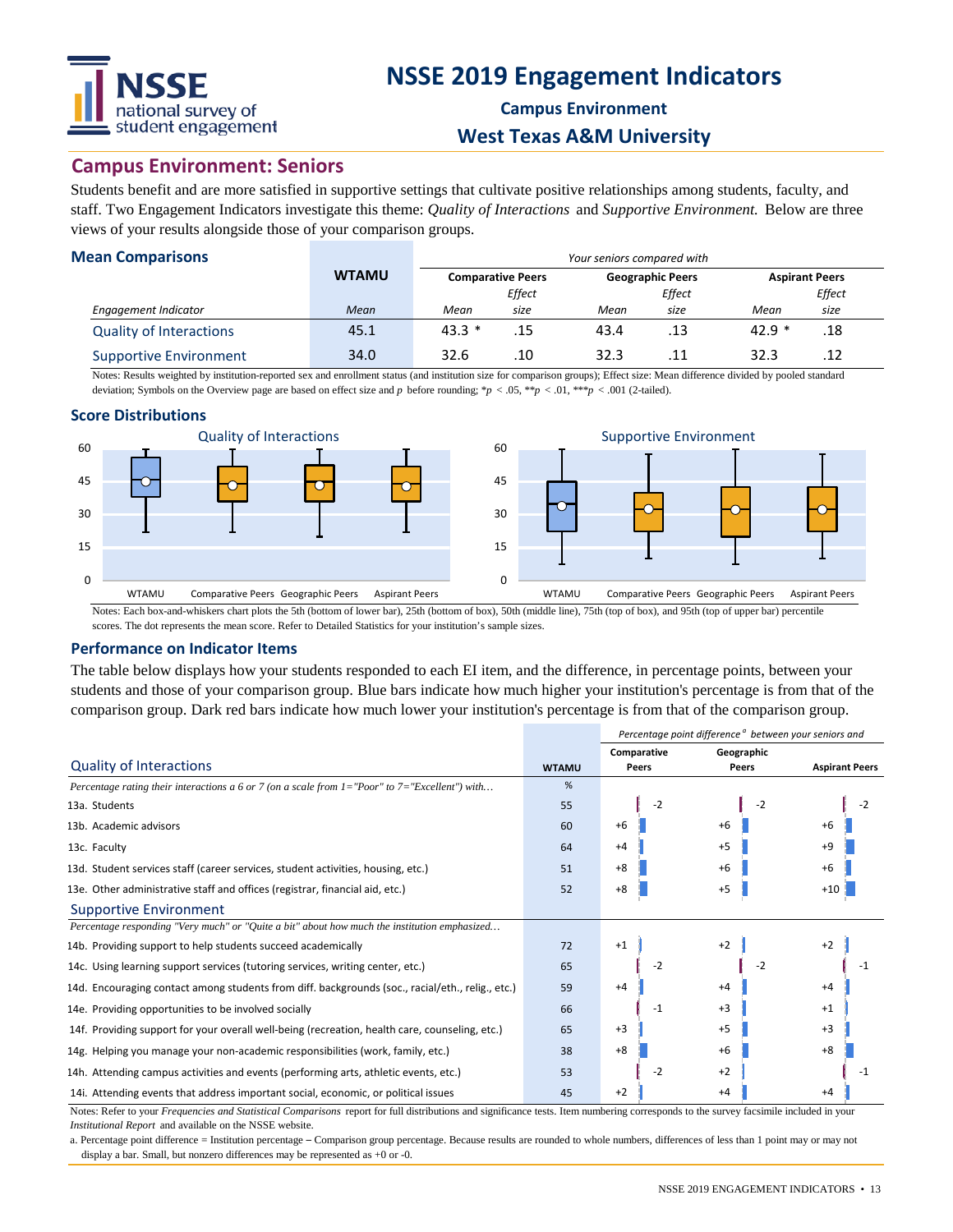This page intentionally left blank.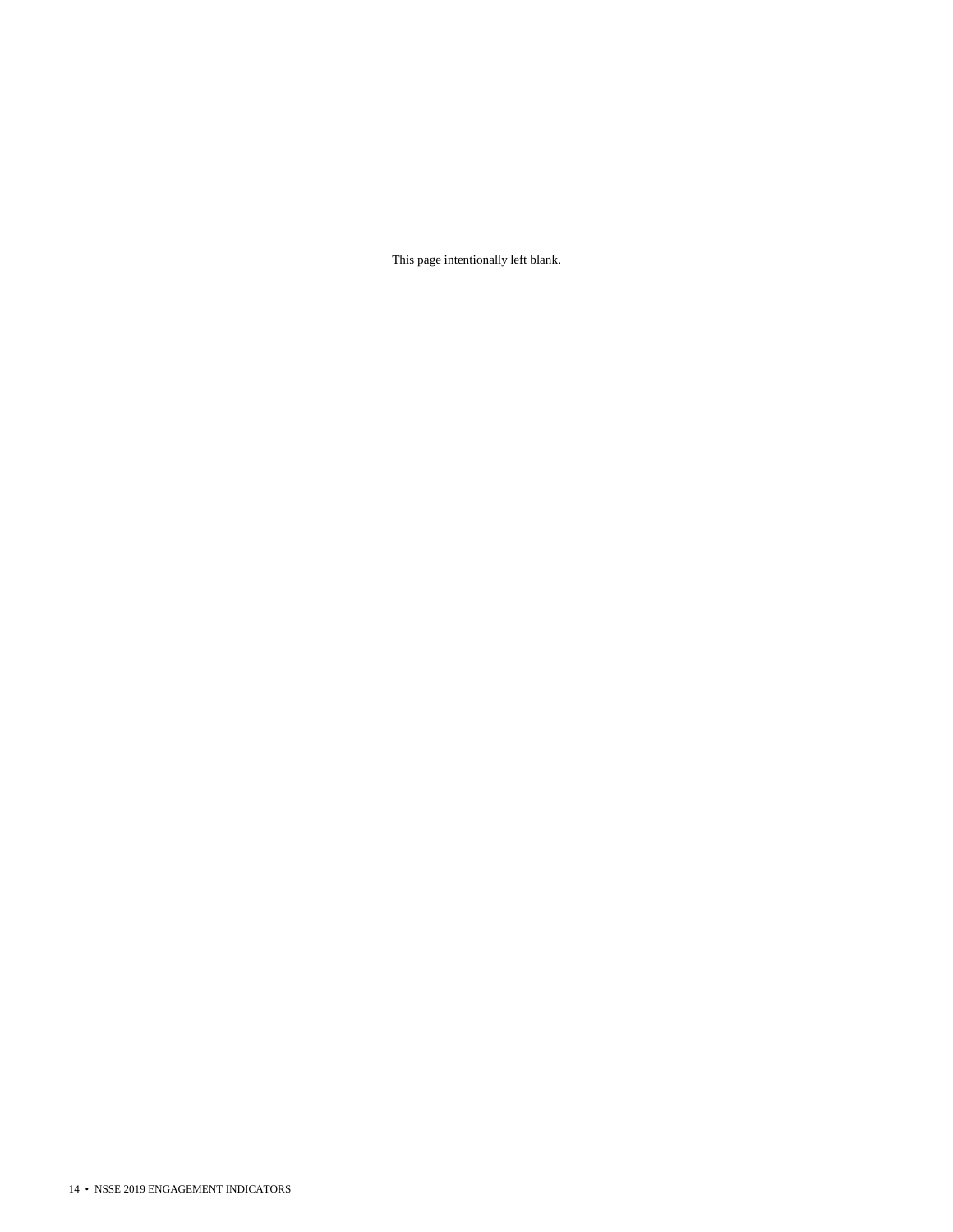

## **West Texas A&M University Comparisons with High-Performing Institutions**

## **Comparisons with Top 50% and Top 10% Institutions**

While NSSE's policy is not to rank institutions (see **nsse.indiana.edu/links/PNP**), the results below are designed to compare the engagement of

your students with those attending two groups of institutions identified by NSSE<sup>a</sup> for their high average levels of student engagement:

- (a) institutions with average scores placing them in the top 50% of all 2018 and 2019 NSSE institutions, and
- (b) institutions with average scores placing them in the top 10% of all 2018 and 2019 NSSE institutions.

While the average scores for most institutions are below the mean for the top 50% or top 10%, your institution may show areas of distinction where your average student was as engaged as (or even more engaged than) the typical student at high-performing institutions. A check mark  $(\checkmark)$  signifies those comparisons where your average score was at least comparable<sup>b</sup> to that of the high-performing group. However, the presence of a check mark does not necessarily mean that your institution was a member of that group.

It should be noted that most of the variability in student engagement is within, not between, institutions. Even "high-performing" institutions have students with engagement levels below the average for all institutions.

|                 | <b>First-Year Students</b>          |              |           | Your first-year students compared with |            |                             |
|-----------------|-------------------------------------|--------------|-----------|----------------------------------------|------------|-----------------------------|
|                 |                                     | <b>WTAMU</b> |           | NSSE Top 50%                           |            | NSSE Top 10%                |
| <b>Theme</b>    | Engagement Indicator                | Mean         | Mean      | Effect size<br>$\checkmark$            | Mean       | Effect size<br>$\checkmark$ |
|                 | Higher-Order Learning               | 36.2         | $39.3$ ** | $-.24$                                 | $41.0***$  | $-.37$                      |
| <b>Academic</b> | Reflective and Integrative Learning | 34.1         | $36.8*$   | $-.23$                                 | 38.8 ***   | $-.40$                      |
| Challenge       | Learning Strategies                 | 33.6         | $39.9***$ | $-.45$                                 | 42.5 ***   | $-.63$                      |
|                 | <b>Quantitative Reasoning</b>       | 24.3         | $29.3***$ | $-.33$                                 | $30.8$ *** | $-.43$                      |
| Learning        | Collaborative Learning              | 32.5         | $35.4*$   | $-.21$                                 | $37.7***$  | $-.38$                      |
| with Peers      | Discussions with Diverse Others     | 38.1         | $41.3*$   | $-.21$                                 | $43.2***$  | $-.35$                      |
| Experiences     | <b>Student-Faculty Interaction</b>  | 20.2         | $24.9***$ | $-.32$                                 | $28.0***$  | $-.50$                      |
| with Faculty    | <b>Effective Teaching Practices</b> | 39.0         | 40.6      | $-.13$                                 | $42.7$ **  | $-.27$                      |
| Campus          | <b>Quality of Interactions</b>      | 43.0         | 44.9      | $-.16$                                 | $47.1***$  | $-.35$                      |
| Environment     | <b>Supportive Environment</b>       | 35.1         | $38.1*$   | $-.23$                                 | $40.1***$  | $-.38$                      |

| <b>Seniors</b>  |                                     |              |           |                         |              | Your seniors compared with |             |   |
|-----------------|-------------------------------------|--------------|-----------|-------------------------|--------------|----------------------------|-------------|---|
|                 |                                     | <b>WTAMU</b> |           | NSSE Top 50%            |              | NSSE Top 10%               |             |   |
| Theme           | Engagement Indicator                | Mean         | Mean      | Effect size             | $\checkmark$ | Mean                       | Effect size | ✓ |
|                 | Higher-Order Learning               | 41.5         | 41.8      | $-.02$                  | $\checkmark$ | 43.0                       | $-.11$      |   |
| <b>Academic</b> | Reflective and Integrative Learning | 37.6         | $39.9**$  | $-.19$                  |              | $41.6***$                  | $-.33$      |   |
| Challenge       | <b>Learning Strategies</b>          | 39.8         | 40.8      | $-.07$                  | $\checkmark$ | $42.6$ **                  | $-.19$      |   |
|                 | <b>Quantitative Reasoning</b>       | 30.3         | 31.3      | $-0.06$                 |              | $32.7*$                    | $-.15$      |   |
| Learning        | <b>Collaborative Learning</b>       | 28.2         | $36.1***$ | $-56$                   |              | $38.6***$                  | $-.77$      |   |
| with Peers      | Discussions with Diverse Others     | 40.4         | 42.0      | $-.10$                  |              | $43.5*$                    | $-.20$      |   |
| Experiences     | <b>Student-Faculty Interaction</b>  | 22.2         | $29.9***$ | $-.48$                  |              | $33.9***$                  | $-.74$      |   |
| with Faculty    | <b>Effective Teaching Practices</b> | 40.7         | 41.8      | $-0.08$                 | $\checkmark$ | $43.5$ **                  | $-.21$      |   |
| Campus          | <b>Quality of Interactions</b>      | 45.1         | 45.2      | $-.01 \quad \checkmark$ |              | $47.4$ **                  | $-.19$      |   |
| Environment     | <b>Supportive Environment</b>       | 34.0         | 34.8      | $-0.06$                 |              | $37.0$ **                  | $-.21$      |   |

Notes: Results weighted by institution-reported sex and enrollment status (and institution size for comparison groups); Effect size: Mean difference divided by the pooled standard deviation;  ${}^*p < .05$ ,  ${}^{**}p < .01$ ,  ${}^{***}p < .001$  (2-tailed).

a. Precision-weighted means (produced by Hierarchical Linear Modeling) were used to determine the top 50% and top 10% institutions for each Engagement Indicator from all NSSE 2018 and 2019 institutions, separately by class. Using this method, Engagement Indicator scores of institutions with relatively large standard errors were adjusted toward the mean of all students, while those with smaller standard errors received smaller corrections. As a result, schools with less stable data—even those with high average scores—may not be among the top scorers. NSSE does not publish the names of the top 50% and top 10% institutions because of our commitment not to release institutional results and our policy against ranking institutions.

b. Check marks are assigned to comparisons that are either significant and positive, or non-significant with an effect size > -.10.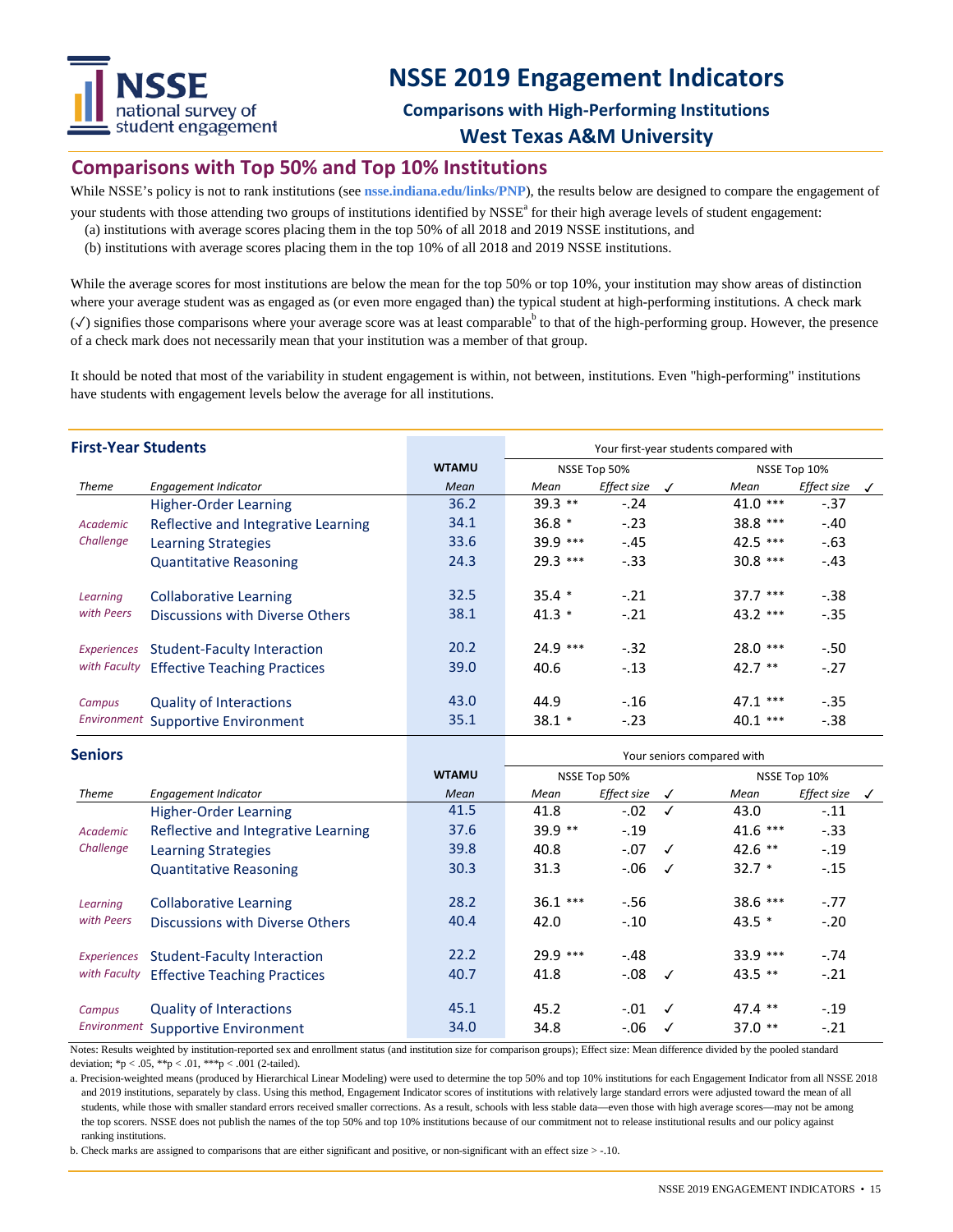

**West Texas A&M University Detailed Statistics<sup>a</sup>** 

## **Detailed Statistics: First-Year Students**

| Effect<br>Deg. of<br>Mean<br>SD <sup>b</sup><br>SE <sup>c</sup><br>Sig. $f$<br>freedom <sup>e</sup><br>size <sup>g</sup><br>diff.<br>5th<br>25th<br>50th<br>75th<br>95th<br>Mean<br><b>Academic Challenge</b><br><b>Higher-Order Learning</b><br>WTAMU $(N = 113)$<br>13.3<br>1.25<br>15<br>25<br>40<br>45<br>60<br>36.2<br><b>Comparative Peers</b><br>12.9<br>.28<br>30<br>45<br>60<br>2,233<br>.934<br>$-.008$<br>36.3<br>15<br>35<br>$-1$<br>Geographic Peers<br>45<br>$-064$<br>37.1<br>13.8<br>.26<br>15<br>25<br>40<br>60<br>2,902<br>-.9<br>.506<br>.32<br>45<br>1,879<br>$-9$<br>$-.067$<br><b>Aspirant Peers</b><br>37.1<br>13.4<br>15<br>30<br>40<br>60<br>.492<br>Top 50%<br>.05<br>$-.242$<br>39.3<br>13.0<br>20<br>30<br>40<br>50<br>60<br>59,498<br>$-3.2$<br>.010<br>Top 10%<br>$-.371$<br>13.0<br>.10<br>35<br>40<br>50<br>60<br>$-4.8$<br>41.0<br>20<br>15,432<br>.000<br>Reflective & Integrative Learning<br>WTAMU $(N = 124)$<br>11.7<br>1.05<br>40<br>54<br>34.1<br>14<br>26<br>34<br><b>Comparative Peers</b><br>54<br>.012<br>33.9<br>11.6<br>.24<br>17<br>34<br>40<br>2,379<br>.901<br>26<br>$\cdot$ 1<br>Geographic Peers<br>.22<br>54<br>$-.003$<br>12.2<br>34<br>43<br>3,153<br>$\cdot$<br>.975<br>34.1<br>14<br>26<br>.27<br>$-.038$<br><b>Aspirant Peers</b><br>11.7<br>17<br>34<br>43<br>54<br>1,996<br>$-.4$<br>.681<br>34.5<br>26<br>$-.229$<br>Top 50%<br>11.8<br>.05<br>17<br>29<br>37<br>46<br>57<br>59,926<br>$-2.7$<br>36.8<br>.011<br>40<br>$-.397$<br>Top 10%<br>38.8<br>11.8<br>.11<br>20<br>31<br>46<br>60<br>12,507<br>$-4.7$<br>.000<br><b>Learning Strategies</b><br>WTAMU $(N = 110)$<br>1.39<br>60<br>33.6<br>14.6<br>13<br>20<br>33<br>40<br><b>Comparative Peers</b><br>13.5<br>.30<br>40<br>47<br>60<br>2,134<br>$-3.8$<br>$-.277$<br>37.4<br>13<br>27<br>.005<br>$-.304$<br>Geographic Peers<br>37.9<br>14.0<br>.27<br>27<br>40<br>47<br>60<br>2,746<br>$-4.3$<br>.002<br>13<br>$-.392$<br><b>Aspirant Peers</b><br>13.9<br>.34<br>20<br>27<br>40<br>53<br>60<br>1,804<br>$-5.5$<br>.000<br>39.1<br>$-455$<br>Top 50%<br>13.7<br>20<br>33<br>40<br>53<br>60<br>$-6.2$<br>39.9<br>.06<br>51,443<br>.000<br>$-.629$<br>Top 10%<br>14.0<br>.13<br>33<br>40<br>53<br>60<br>$-8.8$<br>42.5<br>20<br>12,023<br>.000<br><b>Quantitative Reasoning</b><br>WTAMU $(N = 111)$<br>15.1<br>$\mathbf{0}$<br>33<br>47<br>24.3<br>1.43<br>13<br>27<br><b>Comparative Peers</b><br>14.8<br>.33<br>$\mathbf{0}$<br>20<br>27<br>40<br>53<br>2,155<br>$-2.3$<br>$-.154$<br>26.6<br>.114<br>$-.188$<br>Geographic Peers<br>27.2<br>15.5<br>.30<br>$\boldsymbol{0}$<br>20<br>27<br>40<br>60<br>2,802<br>$-2.9$<br>.052<br>$-.238$<br><b>Aspirant Peers</b><br>27.9<br>15.3<br>.37<br>$\mathbf{0}$<br>27<br>60<br>1,818<br>$-3.6$<br>20<br>40<br>.015<br>$\tau$<br>$-.327$<br>Top 50%<br>15.2<br>27<br>40<br>60<br>62,366<br>29.3<br>.06<br>20<br>$-5.0$<br>.001<br>$\tau$<br>$-.427$<br>Top 10%<br>30.8<br>15.2<br>.12<br>20<br>33<br>40<br>60<br>16,777<br>$-6.5$<br>.000<br>Learning with Peers<br><b>Collaborative Learning</b><br>WTAMU $(N = 137)$<br>10<br>30<br>40<br>60<br>32.5<br>13.4<br>1.14<br>25<br><b>Comparative Peers</b><br>55<br>.071<br>31.5<br>14.0<br>.29<br>10<br>20<br>30<br>40<br>2,520<br>1.0<br>.416<br>$-.020$<br>Geographic Peers<br>32.8<br>14.3<br>.25<br>10<br>20<br>35<br>40<br>60<br>3,359<br>$-.3$<br>.819<br><b>Aspirant Peers</b><br>.32<br>$-.025$<br>32.9<br>14.1<br>10<br>20<br>30<br>40<br>60<br>2,107<br>.778<br>$-.4$<br>Top 50%<br>.05<br>60<br>$-.211$<br>35.4<br>13.7<br>15<br>35<br>45<br>65,016<br>$-2.9$<br>.013<br>25<br>Top 10%<br>60<br>$-.378$<br>37.7<br>13.6<br>.12<br>15<br>30<br>40<br>50<br>14,092<br>$-5.2$<br>.000<br>Discussions with Diverse Others<br>WTAMU $(N = 109)$<br>38.1<br>15.1<br>1.45<br>10<br>30<br>40<br>50<br>60<br><b>Comparative Peers</b><br>60<br>.968<br>.004<br>38.1<br>15.6<br>.35<br>10<br>25<br>40<br>50<br>2,142<br>$\cdot$ 1<br>Geographic Peers<br>.32<br>$-.055$<br>39.0<br>16.6<br>10<br>55<br>60<br>2,761<br>$-9$<br>.572<br>25<br>40<br>.38<br>$-.071$<br><b>Aspirant Peers</b><br>30<br>55<br>60<br>1,810<br>$-1.1$<br>.472<br>39.3<br>15.9<br>15<br>40<br>Top 50%<br>.06<br>$-.213$<br>41.3<br>14.9<br>20<br>30<br>40<br>55<br>60<br>61,733<br>$-3.2$<br>.026<br>Top 10%<br>$-5.1$<br>$-.354$<br>43.2<br>14.4<br>.12<br>20<br>35<br>40<br>60<br>60<br>13,931<br>.000 |  | <b>Mean statistics</b> |  | Percentile <sup>d</sup> scores |  | <b>Comparison results</b> |  |  |  |
|-------------------------------------------------------------------------------------------------------------------------------------------------------------------------------------------------------------------------------------------------------------------------------------------------------------------------------------------------------------------------------------------------------------------------------------------------------------------------------------------------------------------------------------------------------------------------------------------------------------------------------------------------------------------------------------------------------------------------------------------------------------------------------------------------------------------------------------------------------------------------------------------------------------------------------------------------------------------------------------------------------------------------------------------------------------------------------------------------------------------------------------------------------------------------------------------------------------------------------------------------------------------------------------------------------------------------------------------------------------------------------------------------------------------------------------------------------------------------------------------------------------------------------------------------------------------------------------------------------------------------------------------------------------------------------------------------------------------------------------------------------------------------------------------------------------------------------------------------------------------------------------------------------------------------------------------------------------------------------------------------------------------------------------------------------------------------------------------------------------------------------------------------------------------------------------------------------------------------------------------------------------------------------------------------------------------------------------------------------------------------------------------------------------------------------------------------------------------------------------------------------------------------------------------------------------------------------------------------------------------------------------------------------------------------------------------------------------------------------------------------------------------------------------------------------------------------------------------------------------------------------------------------------------------------------------------------------------------------------------------------------------------------------------------------------------------------------------------------------------------------------------------------------------------------------------------------------------------------------------------------------------------------------------------------------------------------------------------------------------------------------------------------------------------------------------------------------------------------------------------------------------------------------------------------------------------------------------------------------------------------------------------------------------------------------------------------------------------------------------------------------------------------------------------------------------------------------------------------------------------------------------------------------------------------------------------------------------------------------------------------------------------------------------------------------------------------------------------------------------------------------------------------------------------------------------------------------------------------------------------------------------------------------------------------------------------------------------------------------------------------------------------------|--|------------------------|--|--------------------------------|--|---------------------------|--|--|--|
|                                                                                                                                                                                                                                                                                                                                                                                                                                                                                                                                                                                                                                                                                                                                                                                                                                                                                                                                                                                                                                                                                                                                                                                                                                                                                                                                                                                                                                                                                                                                                                                                                                                                                                                                                                                                                                                                                                                                                                                                                                                                                                                                                                                                                                                                                                                                                                                                                                                                                                                                                                                                                                                                                                                                                                                                                                                                                                                                                                                                                                                                                                                                                                                                                                                                                                                                                                                                                                                                                                                                                                                                                                                                                                                                                                                                                                                                                                                                                                                                                                                                                                                                                                                                                                                                                                                                                                                                 |  |                        |  |                                |  |                           |  |  |  |
|                                                                                                                                                                                                                                                                                                                                                                                                                                                                                                                                                                                                                                                                                                                                                                                                                                                                                                                                                                                                                                                                                                                                                                                                                                                                                                                                                                                                                                                                                                                                                                                                                                                                                                                                                                                                                                                                                                                                                                                                                                                                                                                                                                                                                                                                                                                                                                                                                                                                                                                                                                                                                                                                                                                                                                                                                                                                                                                                                                                                                                                                                                                                                                                                                                                                                                                                                                                                                                                                                                                                                                                                                                                                                                                                                                                                                                                                                                                                                                                                                                                                                                                                                                                                                                                                                                                                                                                                 |  |                        |  |                                |  |                           |  |  |  |
|                                                                                                                                                                                                                                                                                                                                                                                                                                                                                                                                                                                                                                                                                                                                                                                                                                                                                                                                                                                                                                                                                                                                                                                                                                                                                                                                                                                                                                                                                                                                                                                                                                                                                                                                                                                                                                                                                                                                                                                                                                                                                                                                                                                                                                                                                                                                                                                                                                                                                                                                                                                                                                                                                                                                                                                                                                                                                                                                                                                                                                                                                                                                                                                                                                                                                                                                                                                                                                                                                                                                                                                                                                                                                                                                                                                                                                                                                                                                                                                                                                                                                                                                                                                                                                                                                                                                                                                                 |  |                        |  |                                |  |                           |  |  |  |
|                                                                                                                                                                                                                                                                                                                                                                                                                                                                                                                                                                                                                                                                                                                                                                                                                                                                                                                                                                                                                                                                                                                                                                                                                                                                                                                                                                                                                                                                                                                                                                                                                                                                                                                                                                                                                                                                                                                                                                                                                                                                                                                                                                                                                                                                                                                                                                                                                                                                                                                                                                                                                                                                                                                                                                                                                                                                                                                                                                                                                                                                                                                                                                                                                                                                                                                                                                                                                                                                                                                                                                                                                                                                                                                                                                                                                                                                                                                                                                                                                                                                                                                                                                                                                                                                                                                                                                                                 |  |                        |  |                                |  |                           |  |  |  |
|                                                                                                                                                                                                                                                                                                                                                                                                                                                                                                                                                                                                                                                                                                                                                                                                                                                                                                                                                                                                                                                                                                                                                                                                                                                                                                                                                                                                                                                                                                                                                                                                                                                                                                                                                                                                                                                                                                                                                                                                                                                                                                                                                                                                                                                                                                                                                                                                                                                                                                                                                                                                                                                                                                                                                                                                                                                                                                                                                                                                                                                                                                                                                                                                                                                                                                                                                                                                                                                                                                                                                                                                                                                                                                                                                                                                                                                                                                                                                                                                                                                                                                                                                                                                                                                                                                                                                                                                 |  |                        |  |                                |  |                           |  |  |  |
|                                                                                                                                                                                                                                                                                                                                                                                                                                                                                                                                                                                                                                                                                                                                                                                                                                                                                                                                                                                                                                                                                                                                                                                                                                                                                                                                                                                                                                                                                                                                                                                                                                                                                                                                                                                                                                                                                                                                                                                                                                                                                                                                                                                                                                                                                                                                                                                                                                                                                                                                                                                                                                                                                                                                                                                                                                                                                                                                                                                                                                                                                                                                                                                                                                                                                                                                                                                                                                                                                                                                                                                                                                                                                                                                                                                                                                                                                                                                                                                                                                                                                                                                                                                                                                                                                                                                                                                                 |  |                        |  |                                |  |                           |  |  |  |
|                                                                                                                                                                                                                                                                                                                                                                                                                                                                                                                                                                                                                                                                                                                                                                                                                                                                                                                                                                                                                                                                                                                                                                                                                                                                                                                                                                                                                                                                                                                                                                                                                                                                                                                                                                                                                                                                                                                                                                                                                                                                                                                                                                                                                                                                                                                                                                                                                                                                                                                                                                                                                                                                                                                                                                                                                                                                                                                                                                                                                                                                                                                                                                                                                                                                                                                                                                                                                                                                                                                                                                                                                                                                                                                                                                                                                                                                                                                                                                                                                                                                                                                                                                                                                                                                                                                                                                                                 |  |                        |  |                                |  |                           |  |  |  |
|                                                                                                                                                                                                                                                                                                                                                                                                                                                                                                                                                                                                                                                                                                                                                                                                                                                                                                                                                                                                                                                                                                                                                                                                                                                                                                                                                                                                                                                                                                                                                                                                                                                                                                                                                                                                                                                                                                                                                                                                                                                                                                                                                                                                                                                                                                                                                                                                                                                                                                                                                                                                                                                                                                                                                                                                                                                                                                                                                                                                                                                                                                                                                                                                                                                                                                                                                                                                                                                                                                                                                                                                                                                                                                                                                                                                                                                                                                                                                                                                                                                                                                                                                                                                                                                                                                                                                                                                 |  |                        |  |                                |  |                           |  |  |  |
|                                                                                                                                                                                                                                                                                                                                                                                                                                                                                                                                                                                                                                                                                                                                                                                                                                                                                                                                                                                                                                                                                                                                                                                                                                                                                                                                                                                                                                                                                                                                                                                                                                                                                                                                                                                                                                                                                                                                                                                                                                                                                                                                                                                                                                                                                                                                                                                                                                                                                                                                                                                                                                                                                                                                                                                                                                                                                                                                                                                                                                                                                                                                                                                                                                                                                                                                                                                                                                                                                                                                                                                                                                                                                                                                                                                                                                                                                                                                                                                                                                                                                                                                                                                                                                                                                                                                                                                                 |  |                        |  |                                |  |                           |  |  |  |
|                                                                                                                                                                                                                                                                                                                                                                                                                                                                                                                                                                                                                                                                                                                                                                                                                                                                                                                                                                                                                                                                                                                                                                                                                                                                                                                                                                                                                                                                                                                                                                                                                                                                                                                                                                                                                                                                                                                                                                                                                                                                                                                                                                                                                                                                                                                                                                                                                                                                                                                                                                                                                                                                                                                                                                                                                                                                                                                                                                                                                                                                                                                                                                                                                                                                                                                                                                                                                                                                                                                                                                                                                                                                                                                                                                                                                                                                                                                                                                                                                                                                                                                                                                                                                                                                                                                                                                                                 |  |                        |  |                                |  |                           |  |  |  |
|                                                                                                                                                                                                                                                                                                                                                                                                                                                                                                                                                                                                                                                                                                                                                                                                                                                                                                                                                                                                                                                                                                                                                                                                                                                                                                                                                                                                                                                                                                                                                                                                                                                                                                                                                                                                                                                                                                                                                                                                                                                                                                                                                                                                                                                                                                                                                                                                                                                                                                                                                                                                                                                                                                                                                                                                                                                                                                                                                                                                                                                                                                                                                                                                                                                                                                                                                                                                                                                                                                                                                                                                                                                                                                                                                                                                                                                                                                                                                                                                                                                                                                                                                                                                                                                                                                                                                                                                 |  |                        |  |                                |  |                           |  |  |  |
|                                                                                                                                                                                                                                                                                                                                                                                                                                                                                                                                                                                                                                                                                                                                                                                                                                                                                                                                                                                                                                                                                                                                                                                                                                                                                                                                                                                                                                                                                                                                                                                                                                                                                                                                                                                                                                                                                                                                                                                                                                                                                                                                                                                                                                                                                                                                                                                                                                                                                                                                                                                                                                                                                                                                                                                                                                                                                                                                                                                                                                                                                                                                                                                                                                                                                                                                                                                                                                                                                                                                                                                                                                                                                                                                                                                                                                                                                                                                                                                                                                                                                                                                                                                                                                                                                                                                                                                                 |  |                        |  |                                |  |                           |  |  |  |
|                                                                                                                                                                                                                                                                                                                                                                                                                                                                                                                                                                                                                                                                                                                                                                                                                                                                                                                                                                                                                                                                                                                                                                                                                                                                                                                                                                                                                                                                                                                                                                                                                                                                                                                                                                                                                                                                                                                                                                                                                                                                                                                                                                                                                                                                                                                                                                                                                                                                                                                                                                                                                                                                                                                                                                                                                                                                                                                                                                                                                                                                                                                                                                                                                                                                                                                                                                                                                                                                                                                                                                                                                                                                                                                                                                                                                                                                                                                                                                                                                                                                                                                                                                                                                                                                                                                                                                                                 |  |                        |  |                                |  |                           |  |  |  |
|                                                                                                                                                                                                                                                                                                                                                                                                                                                                                                                                                                                                                                                                                                                                                                                                                                                                                                                                                                                                                                                                                                                                                                                                                                                                                                                                                                                                                                                                                                                                                                                                                                                                                                                                                                                                                                                                                                                                                                                                                                                                                                                                                                                                                                                                                                                                                                                                                                                                                                                                                                                                                                                                                                                                                                                                                                                                                                                                                                                                                                                                                                                                                                                                                                                                                                                                                                                                                                                                                                                                                                                                                                                                                                                                                                                                                                                                                                                                                                                                                                                                                                                                                                                                                                                                                                                                                                                                 |  |                        |  |                                |  |                           |  |  |  |
|                                                                                                                                                                                                                                                                                                                                                                                                                                                                                                                                                                                                                                                                                                                                                                                                                                                                                                                                                                                                                                                                                                                                                                                                                                                                                                                                                                                                                                                                                                                                                                                                                                                                                                                                                                                                                                                                                                                                                                                                                                                                                                                                                                                                                                                                                                                                                                                                                                                                                                                                                                                                                                                                                                                                                                                                                                                                                                                                                                                                                                                                                                                                                                                                                                                                                                                                                                                                                                                                                                                                                                                                                                                                                                                                                                                                                                                                                                                                                                                                                                                                                                                                                                                                                                                                                                                                                                                                 |  |                        |  |                                |  |                           |  |  |  |
|                                                                                                                                                                                                                                                                                                                                                                                                                                                                                                                                                                                                                                                                                                                                                                                                                                                                                                                                                                                                                                                                                                                                                                                                                                                                                                                                                                                                                                                                                                                                                                                                                                                                                                                                                                                                                                                                                                                                                                                                                                                                                                                                                                                                                                                                                                                                                                                                                                                                                                                                                                                                                                                                                                                                                                                                                                                                                                                                                                                                                                                                                                                                                                                                                                                                                                                                                                                                                                                                                                                                                                                                                                                                                                                                                                                                                                                                                                                                                                                                                                                                                                                                                                                                                                                                                                                                                                                                 |  |                        |  |                                |  |                           |  |  |  |
|                                                                                                                                                                                                                                                                                                                                                                                                                                                                                                                                                                                                                                                                                                                                                                                                                                                                                                                                                                                                                                                                                                                                                                                                                                                                                                                                                                                                                                                                                                                                                                                                                                                                                                                                                                                                                                                                                                                                                                                                                                                                                                                                                                                                                                                                                                                                                                                                                                                                                                                                                                                                                                                                                                                                                                                                                                                                                                                                                                                                                                                                                                                                                                                                                                                                                                                                                                                                                                                                                                                                                                                                                                                                                                                                                                                                                                                                                                                                                                                                                                                                                                                                                                                                                                                                                                                                                                                                 |  |                        |  |                                |  |                           |  |  |  |
|                                                                                                                                                                                                                                                                                                                                                                                                                                                                                                                                                                                                                                                                                                                                                                                                                                                                                                                                                                                                                                                                                                                                                                                                                                                                                                                                                                                                                                                                                                                                                                                                                                                                                                                                                                                                                                                                                                                                                                                                                                                                                                                                                                                                                                                                                                                                                                                                                                                                                                                                                                                                                                                                                                                                                                                                                                                                                                                                                                                                                                                                                                                                                                                                                                                                                                                                                                                                                                                                                                                                                                                                                                                                                                                                                                                                                                                                                                                                                                                                                                                                                                                                                                                                                                                                                                                                                                                                 |  |                        |  |                                |  |                           |  |  |  |
|                                                                                                                                                                                                                                                                                                                                                                                                                                                                                                                                                                                                                                                                                                                                                                                                                                                                                                                                                                                                                                                                                                                                                                                                                                                                                                                                                                                                                                                                                                                                                                                                                                                                                                                                                                                                                                                                                                                                                                                                                                                                                                                                                                                                                                                                                                                                                                                                                                                                                                                                                                                                                                                                                                                                                                                                                                                                                                                                                                                                                                                                                                                                                                                                                                                                                                                                                                                                                                                                                                                                                                                                                                                                                                                                                                                                                                                                                                                                                                                                                                                                                                                                                                                                                                                                                                                                                                                                 |  |                        |  |                                |  |                           |  |  |  |
|                                                                                                                                                                                                                                                                                                                                                                                                                                                                                                                                                                                                                                                                                                                                                                                                                                                                                                                                                                                                                                                                                                                                                                                                                                                                                                                                                                                                                                                                                                                                                                                                                                                                                                                                                                                                                                                                                                                                                                                                                                                                                                                                                                                                                                                                                                                                                                                                                                                                                                                                                                                                                                                                                                                                                                                                                                                                                                                                                                                                                                                                                                                                                                                                                                                                                                                                                                                                                                                                                                                                                                                                                                                                                                                                                                                                                                                                                                                                                                                                                                                                                                                                                                                                                                                                                                                                                                                                 |  |                        |  |                                |  |                           |  |  |  |
|                                                                                                                                                                                                                                                                                                                                                                                                                                                                                                                                                                                                                                                                                                                                                                                                                                                                                                                                                                                                                                                                                                                                                                                                                                                                                                                                                                                                                                                                                                                                                                                                                                                                                                                                                                                                                                                                                                                                                                                                                                                                                                                                                                                                                                                                                                                                                                                                                                                                                                                                                                                                                                                                                                                                                                                                                                                                                                                                                                                                                                                                                                                                                                                                                                                                                                                                                                                                                                                                                                                                                                                                                                                                                                                                                                                                                                                                                                                                                                                                                                                                                                                                                                                                                                                                                                                                                                                                 |  |                        |  |                                |  |                           |  |  |  |
|                                                                                                                                                                                                                                                                                                                                                                                                                                                                                                                                                                                                                                                                                                                                                                                                                                                                                                                                                                                                                                                                                                                                                                                                                                                                                                                                                                                                                                                                                                                                                                                                                                                                                                                                                                                                                                                                                                                                                                                                                                                                                                                                                                                                                                                                                                                                                                                                                                                                                                                                                                                                                                                                                                                                                                                                                                                                                                                                                                                                                                                                                                                                                                                                                                                                                                                                                                                                                                                                                                                                                                                                                                                                                                                                                                                                                                                                                                                                                                                                                                                                                                                                                                                                                                                                                                                                                                                                 |  |                        |  |                                |  |                           |  |  |  |
|                                                                                                                                                                                                                                                                                                                                                                                                                                                                                                                                                                                                                                                                                                                                                                                                                                                                                                                                                                                                                                                                                                                                                                                                                                                                                                                                                                                                                                                                                                                                                                                                                                                                                                                                                                                                                                                                                                                                                                                                                                                                                                                                                                                                                                                                                                                                                                                                                                                                                                                                                                                                                                                                                                                                                                                                                                                                                                                                                                                                                                                                                                                                                                                                                                                                                                                                                                                                                                                                                                                                                                                                                                                                                                                                                                                                                                                                                                                                                                                                                                                                                                                                                                                                                                                                                                                                                                                                 |  |                        |  |                                |  |                           |  |  |  |
|                                                                                                                                                                                                                                                                                                                                                                                                                                                                                                                                                                                                                                                                                                                                                                                                                                                                                                                                                                                                                                                                                                                                                                                                                                                                                                                                                                                                                                                                                                                                                                                                                                                                                                                                                                                                                                                                                                                                                                                                                                                                                                                                                                                                                                                                                                                                                                                                                                                                                                                                                                                                                                                                                                                                                                                                                                                                                                                                                                                                                                                                                                                                                                                                                                                                                                                                                                                                                                                                                                                                                                                                                                                                                                                                                                                                                                                                                                                                                                                                                                                                                                                                                                                                                                                                                                                                                                                                 |  |                        |  |                                |  |                           |  |  |  |
|                                                                                                                                                                                                                                                                                                                                                                                                                                                                                                                                                                                                                                                                                                                                                                                                                                                                                                                                                                                                                                                                                                                                                                                                                                                                                                                                                                                                                                                                                                                                                                                                                                                                                                                                                                                                                                                                                                                                                                                                                                                                                                                                                                                                                                                                                                                                                                                                                                                                                                                                                                                                                                                                                                                                                                                                                                                                                                                                                                                                                                                                                                                                                                                                                                                                                                                                                                                                                                                                                                                                                                                                                                                                                                                                                                                                                                                                                                                                                                                                                                                                                                                                                                                                                                                                                                                                                                                                 |  |                        |  |                                |  |                           |  |  |  |
|                                                                                                                                                                                                                                                                                                                                                                                                                                                                                                                                                                                                                                                                                                                                                                                                                                                                                                                                                                                                                                                                                                                                                                                                                                                                                                                                                                                                                                                                                                                                                                                                                                                                                                                                                                                                                                                                                                                                                                                                                                                                                                                                                                                                                                                                                                                                                                                                                                                                                                                                                                                                                                                                                                                                                                                                                                                                                                                                                                                                                                                                                                                                                                                                                                                                                                                                                                                                                                                                                                                                                                                                                                                                                                                                                                                                                                                                                                                                                                                                                                                                                                                                                                                                                                                                                                                                                                                                 |  |                        |  |                                |  |                           |  |  |  |
|                                                                                                                                                                                                                                                                                                                                                                                                                                                                                                                                                                                                                                                                                                                                                                                                                                                                                                                                                                                                                                                                                                                                                                                                                                                                                                                                                                                                                                                                                                                                                                                                                                                                                                                                                                                                                                                                                                                                                                                                                                                                                                                                                                                                                                                                                                                                                                                                                                                                                                                                                                                                                                                                                                                                                                                                                                                                                                                                                                                                                                                                                                                                                                                                                                                                                                                                                                                                                                                                                                                                                                                                                                                                                                                                                                                                                                                                                                                                                                                                                                                                                                                                                                                                                                                                                                                                                                                                 |  |                        |  |                                |  |                           |  |  |  |
|                                                                                                                                                                                                                                                                                                                                                                                                                                                                                                                                                                                                                                                                                                                                                                                                                                                                                                                                                                                                                                                                                                                                                                                                                                                                                                                                                                                                                                                                                                                                                                                                                                                                                                                                                                                                                                                                                                                                                                                                                                                                                                                                                                                                                                                                                                                                                                                                                                                                                                                                                                                                                                                                                                                                                                                                                                                                                                                                                                                                                                                                                                                                                                                                                                                                                                                                                                                                                                                                                                                                                                                                                                                                                                                                                                                                                                                                                                                                                                                                                                                                                                                                                                                                                                                                                                                                                                                                 |  |                        |  |                                |  |                           |  |  |  |
|                                                                                                                                                                                                                                                                                                                                                                                                                                                                                                                                                                                                                                                                                                                                                                                                                                                                                                                                                                                                                                                                                                                                                                                                                                                                                                                                                                                                                                                                                                                                                                                                                                                                                                                                                                                                                                                                                                                                                                                                                                                                                                                                                                                                                                                                                                                                                                                                                                                                                                                                                                                                                                                                                                                                                                                                                                                                                                                                                                                                                                                                                                                                                                                                                                                                                                                                                                                                                                                                                                                                                                                                                                                                                                                                                                                                                                                                                                                                                                                                                                                                                                                                                                                                                                                                                                                                                                                                 |  |                        |  |                                |  |                           |  |  |  |
|                                                                                                                                                                                                                                                                                                                                                                                                                                                                                                                                                                                                                                                                                                                                                                                                                                                                                                                                                                                                                                                                                                                                                                                                                                                                                                                                                                                                                                                                                                                                                                                                                                                                                                                                                                                                                                                                                                                                                                                                                                                                                                                                                                                                                                                                                                                                                                                                                                                                                                                                                                                                                                                                                                                                                                                                                                                                                                                                                                                                                                                                                                                                                                                                                                                                                                                                                                                                                                                                                                                                                                                                                                                                                                                                                                                                                                                                                                                                                                                                                                                                                                                                                                                                                                                                                                                                                                                                 |  |                        |  |                                |  |                           |  |  |  |
|                                                                                                                                                                                                                                                                                                                                                                                                                                                                                                                                                                                                                                                                                                                                                                                                                                                                                                                                                                                                                                                                                                                                                                                                                                                                                                                                                                                                                                                                                                                                                                                                                                                                                                                                                                                                                                                                                                                                                                                                                                                                                                                                                                                                                                                                                                                                                                                                                                                                                                                                                                                                                                                                                                                                                                                                                                                                                                                                                                                                                                                                                                                                                                                                                                                                                                                                                                                                                                                                                                                                                                                                                                                                                                                                                                                                                                                                                                                                                                                                                                                                                                                                                                                                                                                                                                                                                                                                 |  |                        |  |                                |  |                           |  |  |  |
|                                                                                                                                                                                                                                                                                                                                                                                                                                                                                                                                                                                                                                                                                                                                                                                                                                                                                                                                                                                                                                                                                                                                                                                                                                                                                                                                                                                                                                                                                                                                                                                                                                                                                                                                                                                                                                                                                                                                                                                                                                                                                                                                                                                                                                                                                                                                                                                                                                                                                                                                                                                                                                                                                                                                                                                                                                                                                                                                                                                                                                                                                                                                                                                                                                                                                                                                                                                                                                                                                                                                                                                                                                                                                                                                                                                                                                                                                                                                                                                                                                                                                                                                                                                                                                                                                                                                                                                                 |  |                        |  |                                |  |                           |  |  |  |
|                                                                                                                                                                                                                                                                                                                                                                                                                                                                                                                                                                                                                                                                                                                                                                                                                                                                                                                                                                                                                                                                                                                                                                                                                                                                                                                                                                                                                                                                                                                                                                                                                                                                                                                                                                                                                                                                                                                                                                                                                                                                                                                                                                                                                                                                                                                                                                                                                                                                                                                                                                                                                                                                                                                                                                                                                                                                                                                                                                                                                                                                                                                                                                                                                                                                                                                                                                                                                                                                                                                                                                                                                                                                                                                                                                                                                                                                                                                                                                                                                                                                                                                                                                                                                                                                                                                                                                                                 |  |                        |  |                                |  |                           |  |  |  |
|                                                                                                                                                                                                                                                                                                                                                                                                                                                                                                                                                                                                                                                                                                                                                                                                                                                                                                                                                                                                                                                                                                                                                                                                                                                                                                                                                                                                                                                                                                                                                                                                                                                                                                                                                                                                                                                                                                                                                                                                                                                                                                                                                                                                                                                                                                                                                                                                                                                                                                                                                                                                                                                                                                                                                                                                                                                                                                                                                                                                                                                                                                                                                                                                                                                                                                                                                                                                                                                                                                                                                                                                                                                                                                                                                                                                                                                                                                                                                                                                                                                                                                                                                                                                                                                                                                                                                                                                 |  |                        |  |                                |  |                           |  |  |  |
|                                                                                                                                                                                                                                                                                                                                                                                                                                                                                                                                                                                                                                                                                                                                                                                                                                                                                                                                                                                                                                                                                                                                                                                                                                                                                                                                                                                                                                                                                                                                                                                                                                                                                                                                                                                                                                                                                                                                                                                                                                                                                                                                                                                                                                                                                                                                                                                                                                                                                                                                                                                                                                                                                                                                                                                                                                                                                                                                                                                                                                                                                                                                                                                                                                                                                                                                                                                                                                                                                                                                                                                                                                                                                                                                                                                                                                                                                                                                                                                                                                                                                                                                                                                                                                                                                                                                                                                                 |  |                        |  |                                |  |                           |  |  |  |
|                                                                                                                                                                                                                                                                                                                                                                                                                                                                                                                                                                                                                                                                                                                                                                                                                                                                                                                                                                                                                                                                                                                                                                                                                                                                                                                                                                                                                                                                                                                                                                                                                                                                                                                                                                                                                                                                                                                                                                                                                                                                                                                                                                                                                                                                                                                                                                                                                                                                                                                                                                                                                                                                                                                                                                                                                                                                                                                                                                                                                                                                                                                                                                                                                                                                                                                                                                                                                                                                                                                                                                                                                                                                                                                                                                                                                                                                                                                                                                                                                                                                                                                                                                                                                                                                                                                                                                                                 |  |                        |  |                                |  |                           |  |  |  |
|                                                                                                                                                                                                                                                                                                                                                                                                                                                                                                                                                                                                                                                                                                                                                                                                                                                                                                                                                                                                                                                                                                                                                                                                                                                                                                                                                                                                                                                                                                                                                                                                                                                                                                                                                                                                                                                                                                                                                                                                                                                                                                                                                                                                                                                                                                                                                                                                                                                                                                                                                                                                                                                                                                                                                                                                                                                                                                                                                                                                                                                                                                                                                                                                                                                                                                                                                                                                                                                                                                                                                                                                                                                                                                                                                                                                                                                                                                                                                                                                                                                                                                                                                                                                                                                                                                                                                                                                 |  |                        |  |                                |  |                           |  |  |  |
|                                                                                                                                                                                                                                                                                                                                                                                                                                                                                                                                                                                                                                                                                                                                                                                                                                                                                                                                                                                                                                                                                                                                                                                                                                                                                                                                                                                                                                                                                                                                                                                                                                                                                                                                                                                                                                                                                                                                                                                                                                                                                                                                                                                                                                                                                                                                                                                                                                                                                                                                                                                                                                                                                                                                                                                                                                                                                                                                                                                                                                                                                                                                                                                                                                                                                                                                                                                                                                                                                                                                                                                                                                                                                                                                                                                                                                                                                                                                                                                                                                                                                                                                                                                                                                                                                                                                                                                                 |  |                        |  |                                |  |                           |  |  |  |
|                                                                                                                                                                                                                                                                                                                                                                                                                                                                                                                                                                                                                                                                                                                                                                                                                                                                                                                                                                                                                                                                                                                                                                                                                                                                                                                                                                                                                                                                                                                                                                                                                                                                                                                                                                                                                                                                                                                                                                                                                                                                                                                                                                                                                                                                                                                                                                                                                                                                                                                                                                                                                                                                                                                                                                                                                                                                                                                                                                                                                                                                                                                                                                                                                                                                                                                                                                                                                                                                                                                                                                                                                                                                                                                                                                                                                                                                                                                                                                                                                                                                                                                                                                                                                                                                                                                                                                                                 |  |                        |  |                                |  |                           |  |  |  |
|                                                                                                                                                                                                                                                                                                                                                                                                                                                                                                                                                                                                                                                                                                                                                                                                                                                                                                                                                                                                                                                                                                                                                                                                                                                                                                                                                                                                                                                                                                                                                                                                                                                                                                                                                                                                                                                                                                                                                                                                                                                                                                                                                                                                                                                                                                                                                                                                                                                                                                                                                                                                                                                                                                                                                                                                                                                                                                                                                                                                                                                                                                                                                                                                                                                                                                                                                                                                                                                                                                                                                                                                                                                                                                                                                                                                                                                                                                                                                                                                                                                                                                                                                                                                                                                                                                                                                                                                 |  |                        |  |                                |  |                           |  |  |  |
|                                                                                                                                                                                                                                                                                                                                                                                                                                                                                                                                                                                                                                                                                                                                                                                                                                                                                                                                                                                                                                                                                                                                                                                                                                                                                                                                                                                                                                                                                                                                                                                                                                                                                                                                                                                                                                                                                                                                                                                                                                                                                                                                                                                                                                                                                                                                                                                                                                                                                                                                                                                                                                                                                                                                                                                                                                                                                                                                                                                                                                                                                                                                                                                                                                                                                                                                                                                                                                                                                                                                                                                                                                                                                                                                                                                                                                                                                                                                                                                                                                                                                                                                                                                                                                                                                                                                                                                                 |  |                        |  |                                |  |                           |  |  |  |
|                                                                                                                                                                                                                                                                                                                                                                                                                                                                                                                                                                                                                                                                                                                                                                                                                                                                                                                                                                                                                                                                                                                                                                                                                                                                                                                                                                                                                                                                                                                                                                                                                                                                                                                                                                                                                                                                                                                                                                                                                                                                                                                                                                                                                                                                                                                                                                                                                                                                                                                                                                                                                                                                                                                                                                                                                                                                                                                                                                                                                                                                                                                                                                                                                                                                                                                                                                                                                                                                                                                                                                                                                                                                                                                                                                                                                                                                                                                                                                                                                                                                                                                                                                                                                                                                                                                                                                                                 |  |                        |  |                                |  |                           |  |  |  |
|                                                                                                                                                                                                                                                                                                                                                                                                                                                                                                                                                                                                                                                                                                                                                                                                                                                                                                                                                                                                                                                                                                                                                                                                                                                                                                                                                                                                                                                                                                                                                                                                                                                                                                                                                                                                                                                                                                                                                                                                                                                                                                                                                                                                                                                                                                                                                                                                                                                                                                                                                                                                                                                                                                                                                                                                                                                                                                                                                                                                                                                                                                                                                                                                                                                                                                                                                                                                                                                                                                                                                                                                                                                                                                                                                                                                                                                                                                                                                                                                                                                                                                                                                                                                                                                                                                                                                                                                 |  |                        |  |                                |  |                           |  |  |  |
|                                                                                                                                                                                                                                                                                                                                                                                                                                                                                                                                                                                                                                                                                                                                                                                                                                                                                                                                                                                                                                                                                                                                                                                                                                                                                                                                                                                                                                                                                                                                                                                                                                                                                                                                                                                                                                                                                                                                                                                                                                                                                                                                                                                                                                                                                                                                                                                                                                                                                                                                                                                                                                                                                                                                                                                                                                                                                                                                                                                                                                                                                                                                                                                                                                                                                                                                                                                                                                                                                                                                                                                                                                                                                                                                                                                                                                                                                                                                                                                                                                                                                                                                                                                                                                                                                                                                                                                                 |  |                        |  |                                |  |                           |  |  |  |
|                                                                                                                                                                                                                                                                                                                                                                                                                                                                                                                                                                                                                                                                                                                                                                                                                                                                                                                                                                                                                                                                                                                                                                                                                                                                                                                                                                                                                                                                                                                                                                                                                                                                                                                                                                                                                                                                                                                                                                                                                                                                                                                                                                                                                                                                                                                                                                                                                                                                                                                                                                                                                                                                                                                                                                                                                                                                                                                                                                                                                                                                                                                                                                                                                                                                                                                                                                                                                                                                                                                                                                                                                                                                                                                                                                                                                                                                                                                                                                                                                                                                                                                                                                                                                                                                                                                                                                                                 |  |                        |  |                                |  |                           |  |  |  |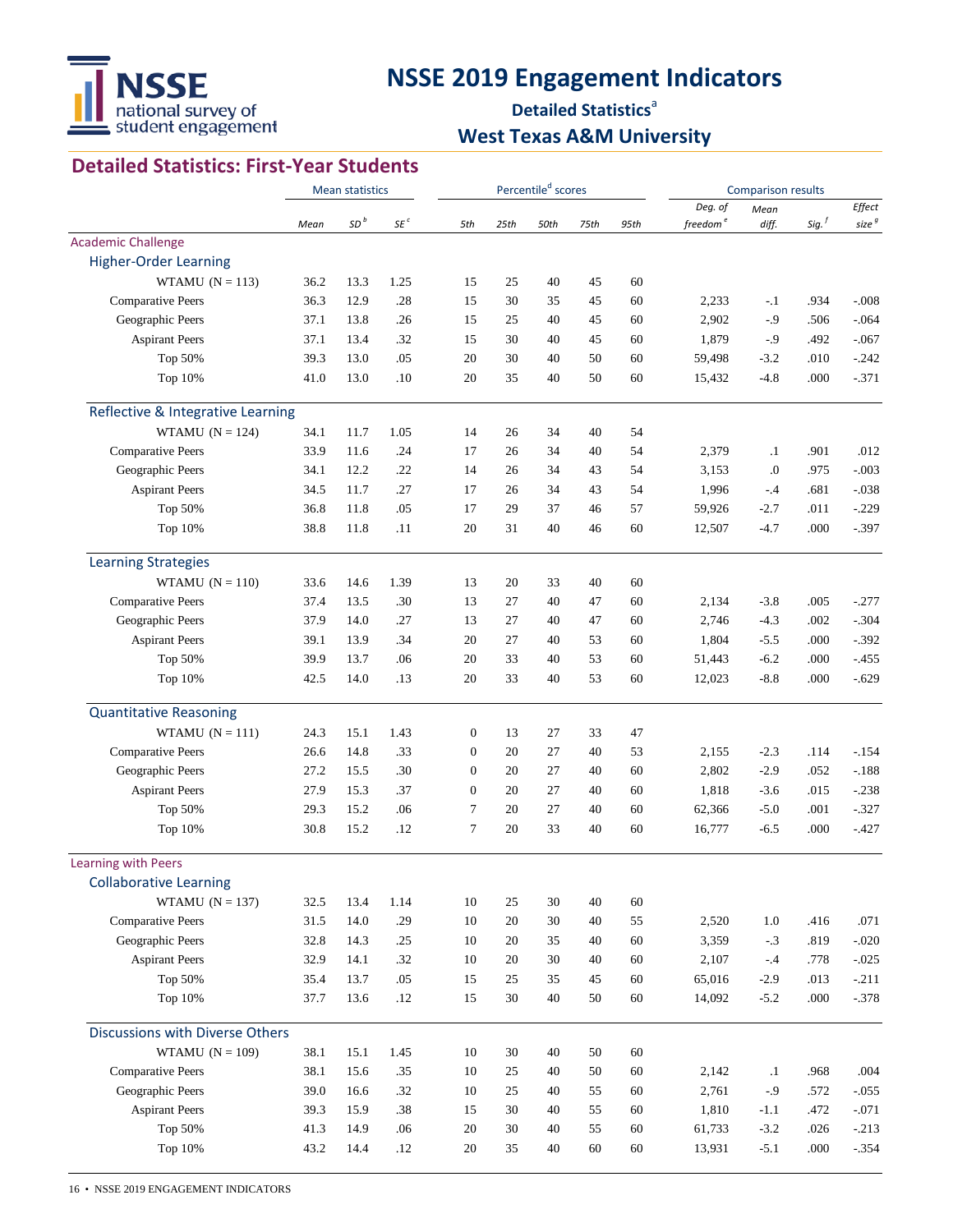

**West Texas A&M University Detailed Statistics**<sup>a</sup>

## **Detailed Statistics: First-Year Students**

|      |              |                         |                                          |     |      | <b>Comparison results</b> |                                        |            |            |       |                   |
|------|--------------|-------------------------|------------------------------------------|-----|------|---------------------------|----------------------------------------|------------|------------|-------|-------------------|
|      |              |                         |                                          |     |      |                           |                                        | Deg. of    | Mean       |       | Effect            |
|      |              |                         |                                          |     |      |                           |                                        |            |            |       | size <sup>g</sup> |
|      |              |                         |                                          |     |      |                           |                                        |            |            |       |                   |
|      |              |                         |                                          |     |      |                           |                                        |            |            |       |                   |
|      |              |                         | $\boldsymbol{0}$                         | 10  | 20   | 30                        |                                        |            |            |       |                   |
| 21.2 | 14.0         | .30                     | $\mathbf{0}$                             | 10  | 20   | 30                        | 45                                     | 2,290      | $-1.0$     | .432  | $-.073$           |
| 21.5 | 14.9         | .28                     | $\mathbf{0}$                             | 10  | 20   | 30                        | 50                                     | 3,032      | $-1.4$     | .323  | $-.091$           |
| 22.4 | 14.8         | .35                     | $\mathbf{0}$                             | 10  | 20   | 30                        | 50                                     | 1,927      | $-2.3$     | .101  | $-153$            |
| 24.9 | 14.8         | .07                     | 5                                        | 15  | 20   | 35                        | 55                                     | 40,512     | $-4.7$     | .000  | $-.320$           |
| 28.0 | 15.5         | .19                     | 5                                        | 15  | 25   | 40                        | 60                                     | 127        | $-7.8$     | .000  | $-503$            |
|      |              |                         |                                          |     |      |                           |                                        |            |            |       |                   |
| 39.0 | 13.7         | 1.29                    | 12                                       | 28  | 40   | 48                        | 60                                     |            |            |       |                   |
| 38.5 | 13.1         | .29                     | 16                                       | 28  | 40   | 48                        | 60                                     | 2,229      | $\cdot$    | .729  | .034              |
| 38.3 | 13.9         | .26                     | 16                                       | 28  | 40   | 48                        | 60                                     | 2,890      | .6         | .632  | .046              |
| 38.6 | 13.0         | .31                     | 20                                       | 28  | 40   | 48                        | 60                                     | 1,873      | $\cdot$ 3  | .798  | .025              |
| 40.6 | 13.2         | .06                     | 20                                       | 32  | 40   | 52                        | 60                                     | 45,041     | $-1.7$     | .187  | $-125$            |
| 42.7 | 14.0         | .13                     | 20                                       | 32  | 44   | 56                        | 60                                     | 11,915     | $-3.7$     | .005  | $-.266$           |
|      |              |                         |                                          |     |      |                           |                                        |            |            |       |                   |
|      |              |                         |                                          |     |      |                           |                                        |            |            |       |                   |
| 43.0 | 12.1         | 1.17                    | 22                                       | 36  | 44   | 52                        | 60                                     |            |            |       |                   |
| 42.7 | 12.5         | .29                     | 18                                       | 36  | 44   | 52                        | 60                                     | 2,006      | .3         | .807  | .024              |
| 43.0 | 12.4         | .25                     | 20                                       | 36  | 44   | 52                        | 60                                     | 2,565      | $-.1$      | .962  | $-.005$           |
| 42.4 | 12.1         | .30                     | 20                                       | 35  | 44   | 52                        | 60                                     | 1,719      | .6         | .650  | .046              |
| 44.9 | 11.4         | .06                     | 24                                       | 38  | 46   | 54                        | 60                                     | 41,532     | $-1.9$     | .092  | $-164$            |
| 47.1 | 11.8         | .12                     | 24                                       | 40  | 50   | 58                        | 60                                     | 10,482     | $-4.1$     | .000  | $-.348$           |
|      |              |                         |                                          |     |      |                           |                                        |            |            |       |                   |
| 35.1 | 13.1         | 1.29                    | 13                                       | 28  | 35   | 43                        | 60                                     |            |            |       |                   |
| 35.7 | 13.5         | .31                     | 13                                       | 25  | 35   | 45                        | 60                                     | 2,058      | $-0.6$     | .636  | $-0.048$          |
| 36.2 | 13.7         | .27                     | 15                                       | 25  | 38   | 45                        | 60                                     | 2,634      | $-1.2$     | .389  | $-.087$           |
| 36.6 | 13.3         | .33                     | 15                                       | 28  | 38   | 45                        | 60                                     | 1,759      | $-1.6$     | .253  | $-.116$           |
| 38.1 | 13.2         | .06                     | 18                                       | 30  | 40   | 48                        | 60                                     | 49,523     | $-3.1$     | .019  | $-232$            |
| 40.1 | 13.2         | .13                     | 18                                       | 30  | 40   | 50                        | 60                                     | 10,322     | $-5.0$     | .000  | $-.380$           |
|      | Mean<br>20.2 | SD <sup>b</sup><br>14.2 | <b>Mean statistics</b><br>$SE^c$<br>1.29 | 5th | 25th | 50th                      | Percentile <sup>d</sup> scores<br>75th | 95th<br>45 | $freedome$ | diff. | Sig. $f$          |

a. Results weighted by institution-reported sex and enrollment status (and institutional size for comparison groups).

b. Standard deviation is a measure of the amount the individual scores deviate from the mean of all the scores in the distribution.

c. Standard error of the mean, used to compute a confidence interval (CI) around the sample mean. For example, the 95% CI (equal to the sample mean  $+/-1.96$  x SE)

is the range that is 95% likely to contain the true population mean.

d. A percentile is the point in the distribution of student-level EI scores at or below which a given percentage of EI scores fall.

e. Degrees of freedom used to compute the *t* -tests. Values vary from the total Ns due to weighting and whether equal variances were assumed.

f. Statistical significance represents the probability that the difference between the mean of your institution and that of the comparison group occurred by chance.

g. Effect size is the mean difference divided by the pooled standard deviation.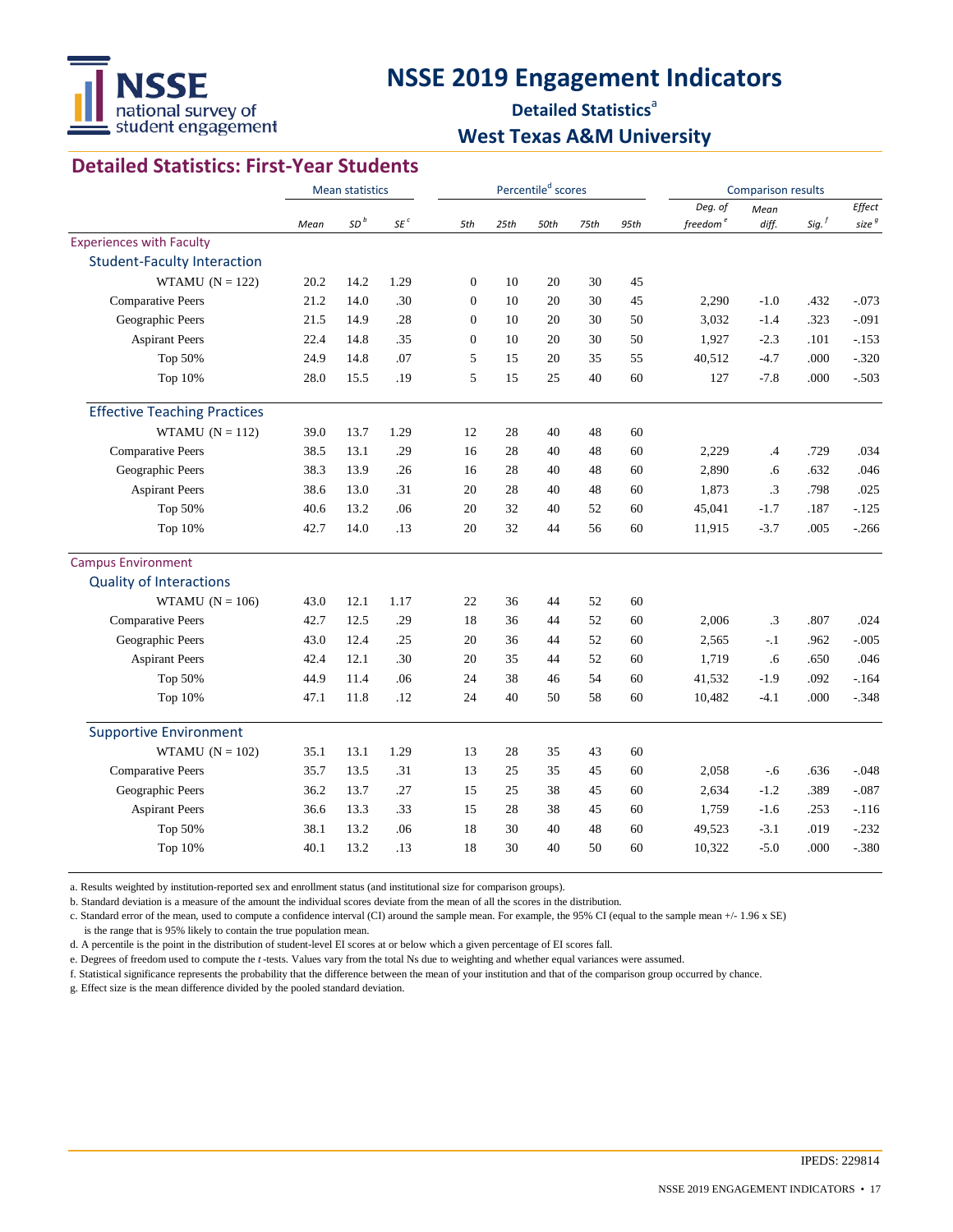

## **West Texas A&M University Detailed Statistics<sup>a</sup>**

## **Detailed Statistics: Seniors**

|                                   | <b>Mean statistics</b> |                 |        |                  |      | Percentile <sup>d</sup> scores |      |      | <b>Comparison results</b> |               |          |                    |
|-----------------------------------|------------------------|-----------------|--------|------------------|------|--------------------------------|------|------|---------------------------|---------------|----------|--------------------|
|                                   | Mean                   | SD <sup>b</sup> | $SE^c$ | 5th              | 25th | 50th                           | 75th | 95th | Deg. of<br>$freedome$     | Mean<br>diff. | Sig. $f$ | Effect<br>size $9$ |
| <b>Academic Challenge</b>         |                        |                 |        |                  |      |                                |      |      |                           |               |          |                    |
| <b>Higher-Order Learning</b>      |                        |                 |        |                  |      |                                |      |      |                           |               |          |                    |
| WTAMU $(N = 224)$                 | 41.5                   | 14.3            | .95    | 20               | 35   | 40                             | 55   | 60   |                           |               |          |                    |
| <b>Comparative Peers</b>          | 39.4                   | 13.6            | .27    | 20               | 30   | 40                             | 50   | 60   | 2,766                     | 2.2           | .022     | .160               |
| Geographic Peers                  | 40.1                   | 13.9            | .23    | 20               | 30   | 40                             | 50   | 60   | 3,854                     | 1.4           | .139     | .102               |
| <b>Aspirant Peers</b>             | 40.2                   | 13.7            | .31    | 20               | 30   | 40                             | 50   | 60   | 2,218                     | 1.3           | .176     | .095               |
| Top 50%                           | 41.8                   | 13.5            | .05    | 20               | 35   | 40                             | 55   | 60   | 64,998                    | $-.2$         | .800     | $-.017$            |
| Top 10%                           | 43.0                   | 13.5            | .10    | 20               | 35   | 40                             | 55   | 60   | 17,940                    | $-1.5$        | .103     | $-.110$            |
| Reflective & Integrative Learning |                        |                 |        |                  |      |                                |      |      |                           |               |          |                    |
| WTAMU $(N = 243)$                 | 37.6                   | 12.2            | .78    | 17               | 29   | 37                             | 46   | 60   |                           |               |          |                    |
| <b>Comparative Peers</b>          | 37.3                   | 12.6            | .24    | 17               | 29   | 37                             | 46   | 60   | 2,928                     | $\cdot$ 3     | .706     | .025               |
| Geographic Peers                  | 37.2                   | 12.7            | .21    | 17               | 29   | 37                             | 46   | 60   | 4,068                     | $.5\,$        | .590     | .036               |
| <b>Aspirant Peers</b>             | 37.5                   | 12.6            | .28    | 17               | 29   | 37                             | 46   | 60   | 2,326                     | $\cdot$ 1     | .932     | .006               |
| Top 50%                           | 39.9                   | 12.2            | .05    | 20               | 31   | 40                             | 49   | 60   | 62,319                    | $-2.3$        | .004     | $-.187$            |
| Top 10%                           | 41.6                   | 12.2            | .11    | 20               | 34   | 40                             | 51   | 60   | 12,365                    | $-4.0$        | .000     | $-.325$            |
| <b>Learning Strategies</b>        |                        |                 |        |                  |      |                                |      |      |                           |               |          |                    |
| WTAMU $(N = 204)$                 | 39.8                   | 15.7            | 1.10   | 13               | 27   | 40                             | 53   | 60   |                           |               |          |                    |
| <b>Comparative Peers</b>          | 38.7                   | 14.7            | .30    | 13               | 27   | 40                             | 53   | 60   | 2,680                     | 1.2           | .272     | .080               |
| Geographic Peers                  | 39.2                   | 14.5            | .25    | 13               | 27   | 40                             | 53   | 60   | 3,678                     | .6            | .562     | .042               |
| <b>Aspirant Peers</b>             | 38.8                   | 14.8            | .34    | 13               | 27   | 40                             | 53   | 60   | 2,125                     | 1.1           | .325     | .072               |
| Top 50%                           | 40.8                   | 14.4            | .06    | 20               | 33   | 40                             | 53   | 60   | 67,962                    | $-.9$         | .347     | $-0.066$           |
| Top 10%                           | 42.6                   | 14.3            | .10    | 20               | 33   | 40                             | 60   | 60   | 21,874                    | $-2.7$        | .006     | $-192$             |
| <b>Quantitative Reasoning</b>     |                        |                 |        |                  |      |                                |      |      |                           |               |          |                    |
| WTAMU $(N = 209)$                 | 30.3                   | 16.3            | 1.13   | 7                | 20   | 27                             | 40   | 60   |                           |               |          |                    |
| <b>Comparative Peers</b>          | 28.6                   | 16.2            | .32    | $\boldsymbol{0}$ | 20   | 27                             | 40   | 60   | 2,714                     | 1.7           | .155     | .103               |
| Geographic Peers                  | 29.1                   | 16.0            | .27    | $\mathbf{0}$     | 20   | 27                             | 40   | 60   | 3,729                     | 1.2           | .294     | .075               |
| <b>Aspirant Peers</b>             | 29.0                   | 16.0            | .36    | $\mathbf{0}$     | 20   | 27                             | 40   | 60   | 2,142                     | 1.3           | .267     | .081               |
| Top 50%                           | 31.3                   | 16.0            | .06    | $\tau$           | 20   | 33                             | 40   | 60   | 83,603                    | $-1.0$        | .378     | $-.061$            |
| Top 10%                           | 32.7                   | 15.8            | .10    | $\tau$           | 20   | 33                             | 40   | 60   | 23,389                    | $-2.4$        | .027     | $-.154$            |
| Learning with Peers               |                        |                 |        |                  |      |                                |      |      |                           |               |          |                    |
| <b>Collaborative Learning</b>     |                        |                 |        |                  |      |                                |      |      |                           |               |          |                    |
| WTAMU $(N = 257)$                 | 28.2                   | 16.2            | 1.01   | 5                | 15   | 30                             | 40   | 55   |                           |               |          |                    |
| <b>Comparative Peers</b>          | 32.9                   | 14.8            | .28    | 10               | 20   | 30                             | 45   | 60   | 297                       | $-4.7$        | .000     | $-.317$            |
| Geographic Peers                  | 31.7                   | 15.9            | .25    | 5                | 20   | 30                             | 45   | 60   | 4,220                     | $-3.5$        | .001     | $-.222$            |
| <b>Aspirant Peers</b>             | 33.5                   | 15.3            | .33    | 5                | 20   | 35                             | 45   | 60   | 2,406                     | $-5.2$        | .000     | $-.341$            |
| Top 50%                           | 36.1                   | 14.0            | .05    | 15               | 25   | 35                             | 45   | 60   | 257                       | $-7.9$        | .000     | $-.564$            |
| Top 10%                           | 38.6                   | 13.5            | .13    | 15               | 30   | 40                             | 50   | 60   | 264                       | $-10.4$       | .000     | $-767$             |
| Discussions with Diverse Others   |                        |                 |        |                  |      |                                |      |      |                           |               |          |                    |
| WTAMU $(N = 207)$                 | 40.4                   | 17.3            | 1.20   | 10               | 25   | 40                             | 60   | 60   |                           |               |          |                    |
| <b>Comparative Peers</b>          | 40.0                   | 16.1            | .32    | 15               | 30   | 40                             | 55   | 60   | 2,697                     | $\cdot$       | .722     | .026               |
| Geographic Peers                  | 40.3                   | 16.9            | .29    | 10               | 30   | 40                             | 60   | 60   | 3,702                     | $\cdot$ 1     | .924     | .007               |
| <b>Aspirant Peers</b>             | 39.9                   | 15.7            | .36    | 15               | 30   | 40                             | 55   | 60   | 244                       | $.5\,$        | .662     | .035               |
| Top 50%                           | 42.0                   | 15.6            | .05    | 15               | 30   | 40                             | 60   | 60   | 207                       | $-1.6$        | .183     | $-.103$            |
| Top 10%                           | 43.5                   | 15.4            | .10    | 20               | 35   | 45                             | 60   | 60   | 209                       | $-3.1$        | .011     | $-.201$            |